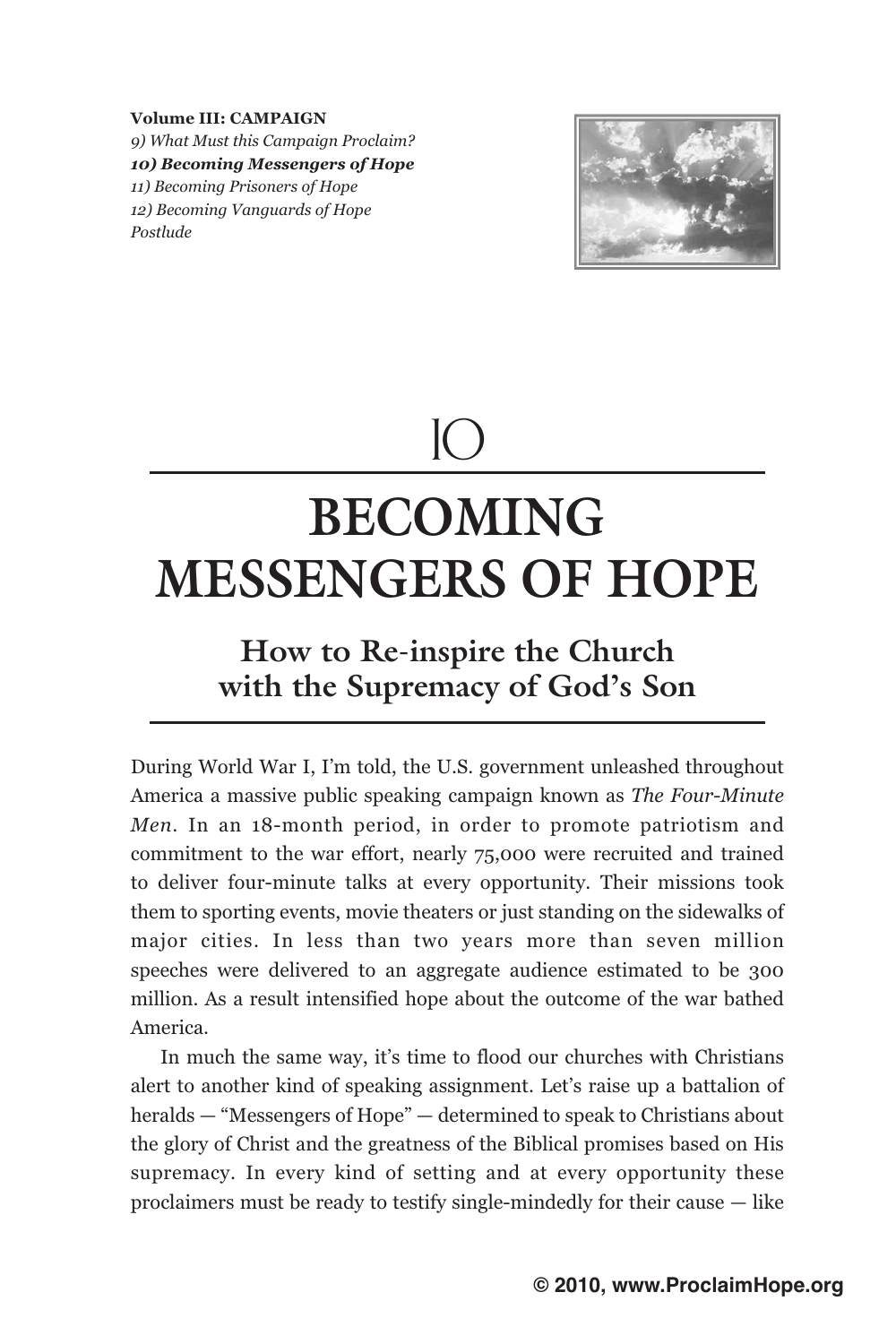"fanatics", in the sense Mark Twain defined the term: "A fanatic is someone who won't change his mind and won't change the subject!"

More to the point, they should assume a role similar to John the Baptizer in his "campaign" down by the Jordan. John defined himself as just *"a voice",* one standing inside a spiritual wilderness crying out to God's people, "Prepare a way for the Lord". He knew if they "cleared a path" by repentance and faith toward their coming Redeemer, "all flesh shall see the glory of God" (Isa. 40 and Luke 4). To encourage a people who were weary, discouraged, harassed and helpless, he proclaimed: " … the Kingdom of God is at hand", adding "One more powerful than I will come … He will baptize you with the Holy Spirit and with fire", leaving the crowds "waiting expectantly" (Lk. 3). Declaring his Message of Hope, John became a friend of both "bride" and Bridegroom (Jn. 2). His vision brought the two together. Then he stepped aside to give Jesus the preeminence in many hearts not only for his generation but for ours.

In our last chapter we concluded that a Campaign of Hope is our most strategic step for curing the crisis of supremacy. Following John's example our initiative must call for repentance, we must confront head-on a collapse of commitment among the saints and re-establish a vision of Christ's glorious greatness for those who claim His name. We must call for the reconversion of God's people back to Christ for ALL that He is. In the words of Dallas Willard, we must strive to "gain a fresh hearing for Christ" throughout the Church.

This chapter looks at the first of three major strategies for this campaign: becoming Messengers of Hope. In it we'll discuss:

- **• Why sharing a Message of Hope with the Church is such a powerful ministry.**
- **• What the chief characteristics are of every effective Messenger of Hope.**
- **• How the Bible is a "book of hope", revealing Christ's supremacy throughout.**
- **• How to employ a four-part strategy for spreading a Message of Hope.**
- **• What the ultimate measure of success is for any Messenger of Hope.**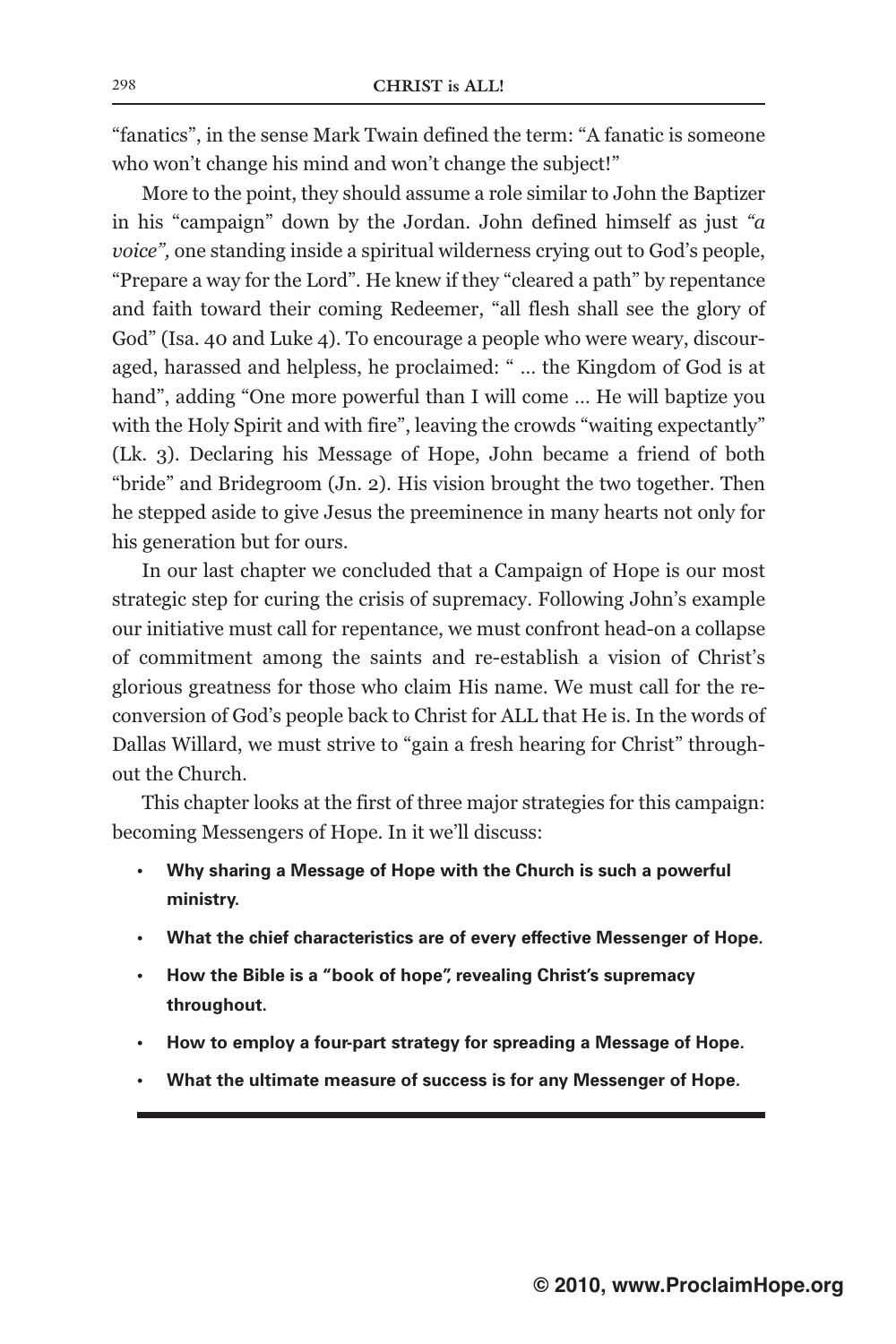# **Messengers on a Mission** *(Isaiah 40:1-11, 21-23, 27-31)*

Larry King once asked Billy Graham what the most exciting part of his ministry might be. Was it speaking to millions? Being a best-selling author? Having the respect and love of leaders worldwide? Billy's instant response was this: "The most satisfying moment in my ministry comes when I know I have received a word from God and fully delivered it."

As we've explored throughout this *Joyful Manifesto,* there is a word from Heaven to believers everywhere. It speaks of joyous promises ratified by the reign of the Son of God. It calls the Church to celebrate the coronation of the Christ and to prepare for greater involvement in His eternal plan for the nations. Once this message gets inside a believer's heart, that person cannot

#### QUOTABLE QUOTE

**The greatest need in our churches is for men and women who can envision the better future God wills for His people; who will motivate people to action; who will create intelligent plans for positive change; and who will spearhead the implementation of those plans, for the enduring glory of God.**

(DR. GEORGE BARNA)

keep quiet. He or she can be satisfied only by fully "delivering" it to other believers, spreading the vision inside the Church to build up the Body. In doing so Messengers of Hope become one of God's greatest tools for mobilizing His people to reach the nations.

As someone has said, only two things last forever: (1) the *promises* of God, and (2) the *people* for whom those promises were intended. Every Christian must accept as his or her first order of business, therefore, the task of getting God's promises more fully *into* God's people. Heralding to each other the glory of Christ solidifies and deepens our cooperation with the redemptive reign of Christ. As we noted in chapter 9, this effort can produce the prime impetus for new waves of revival, evangelism, social reform and missions.

Is there anyone who has more power and influence in the Church than a believer, or a coalition of believers, who can make other believers *feel the reality* of the supremacy of Christ and the unparalleled possibilities of His Kingdom? What greater contribution could any Christian make than to help fellow Christians deepen their delight over the reign of God's Son and thereby renew their desire to serve Him? This mission is especially significant when taken up by pastors and ministry leaders who already carry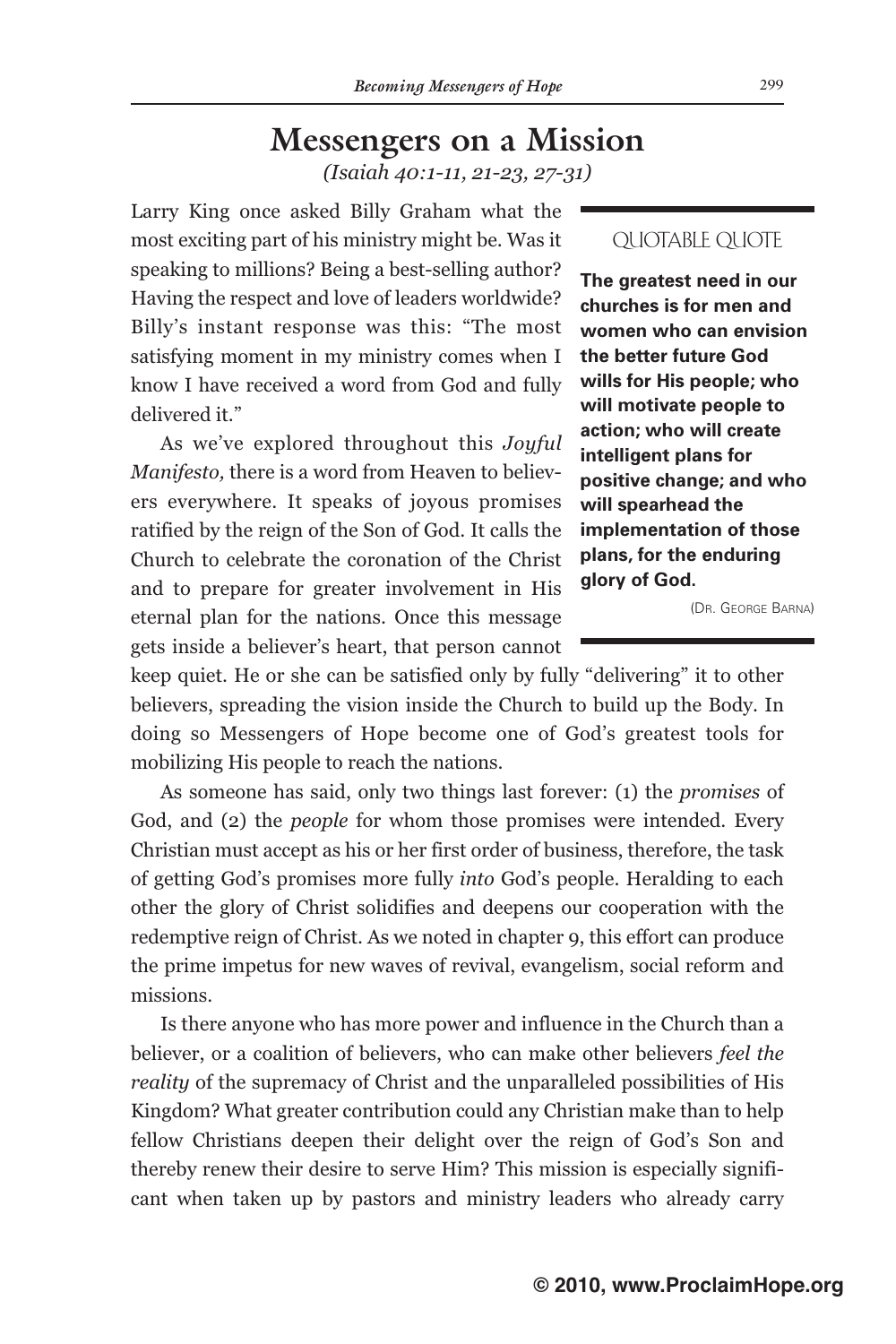#### QUOTABLE QUOTE

**My aim is to raise hopes by pointing the way to life without end.This is the life God promised long ago — and He doesn't break promises! And then when the time was right, He went public with His truth. I've been entrusted to proclaim this Message by order of our Savior, God Himself.**

(TITUS 1 —THE MESSAGE)

primary responsibility for teaching God's Word in order to lead others into "the fullness of the stature of Christ" by helping them "grow up into Him who is the Head" (Eph. 4).

# **THINK WITH ME … How does Paul demonstrate the strategic mission of a "Messenger of Hope"?**

Colossians 1:24-29, to which we've turned often in this manifesto, defines so well Paul's lifelong goal. He presents himself first of all as a commissioned proclaimer, not to unreached peoples but — and this is the specific application of the passage — to those *inside the* early

Church. Here's my paraphrase of what I hear Paul saying about himself through this text:

*My commission is to help you Christians fully grasp God's message. This word is all about Christ Himself — the One I just described as having the supremacy in everything — the One who also dwells in your midst. He alone guarantees for you, forever, all the glorious promises God offers you. That's why I proclaim Christ in the marvelous ways I do, everywhere I go and in everything I write, including this epistle. In doing this, I labor with all the strength God gives me to bring you to a full understanding of who Christ really is, so you will live in a way consistent with His glory.*

However, Paul wanted *all* of God's people to become "Messengers of Hope". He made this point to the Colossians in chapter 3 when he summoned them to a ministry like his. He actually employed the exact same words that he had first applied to himself: "Let the word of Christ dwell in you richly as you *teach* and *admonish* one another with all wisdom" (Col. 3). *Every* Christian was meant to be a Paul-like proclaimer of Christ to fellow believers.

In Ephesians 4 Paul outlines *key communication gifts* embedded in local congregations, each of which indicates Christ's active reign in Heaven. He writes: "He who descended is the very one who ascended higher than all the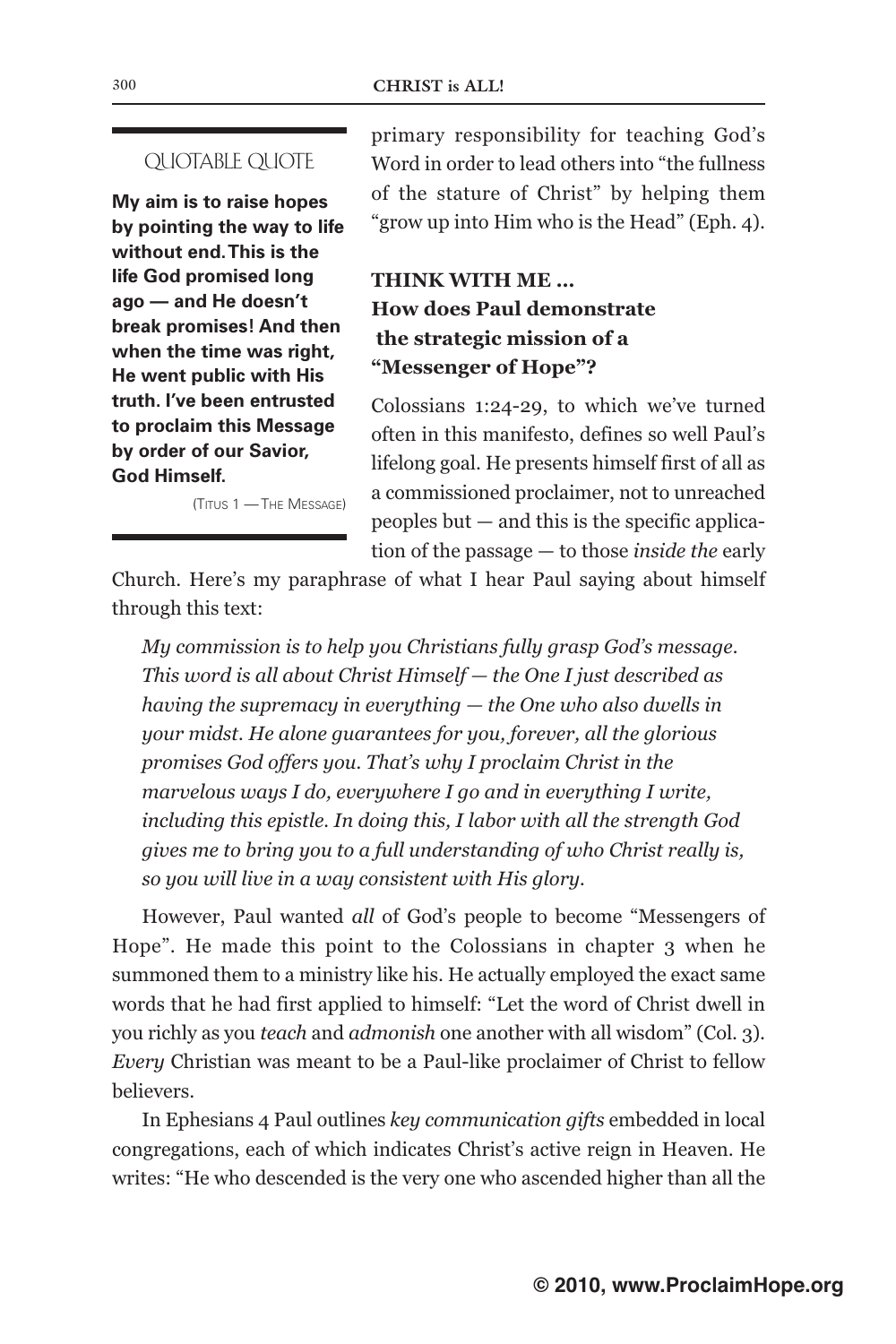heavens, in order to fill the whole universe. It was he who gave some to be apostles, some to be prophets, some to be evangelists, and some to be pastors and teachers, to prepare God's people…. " (vs. 10-12). Assigned by our exalted Head in order to build up His Body, all five gifts require the recipient to be a messenger, primarily *to the Church.*

In context even an "evangelist" may not mean, first of all, someone sent to win pagans to Jesus (though he or she can and should). The Greek word for "evangelist" may imply "good-news-ing" the *Christian* community by making sure *they* have a more comprehensive grasp of the Gospel of God's Son for their own lives. There's a strategic reason for casting Gospel vision inside the Church. Whenever believers are enthralled with the greatness of their Redeemer's finished work they will become, in turn, passionate about sharing Him with outsiders. They will want to proclaim Him to the unevangelized of their generation.

#### QUOTABLE QUOTE

**This is my life work: helping people understand and respond to this Message…. Here I am, preaching and writing about things that are way over my head, the inexhaustible riches and generosity of Christ. My task is to bring out in the open and make plain what God, who created all this in the first place, has been doing in secret and behind the scenes all along.... All this is proceeding along lines planned all along by God and then executed in Christ Jesus.**

(EPHESIANS 3 —THE MESSAGE)

Let's take a closer look at what the work of sharing Christ *inside* the Church really means, starting with two key New Testament words for every messenger's work: *proclaim* and *witness*.

### **THINK WITH ME … What does it mean to be a** *proclaimer* **of Christ inside the Church?**

In  $1<sup>st</sup>$  century Rome, when a son was born to the emperor, a manifesto was published announcing the auspicious event. The document clarified implications of the birth for the future well-being of every citizen and the empire as a whole. Technically called a *proclamation*, the news was carried into public squares, announced for all to hear and then nailed up to be read afterwards. As they traveled from one community to the next, official messengers delivered the same proclamation time and time again. When related to more urgent matters Rome's proclamations were actually royal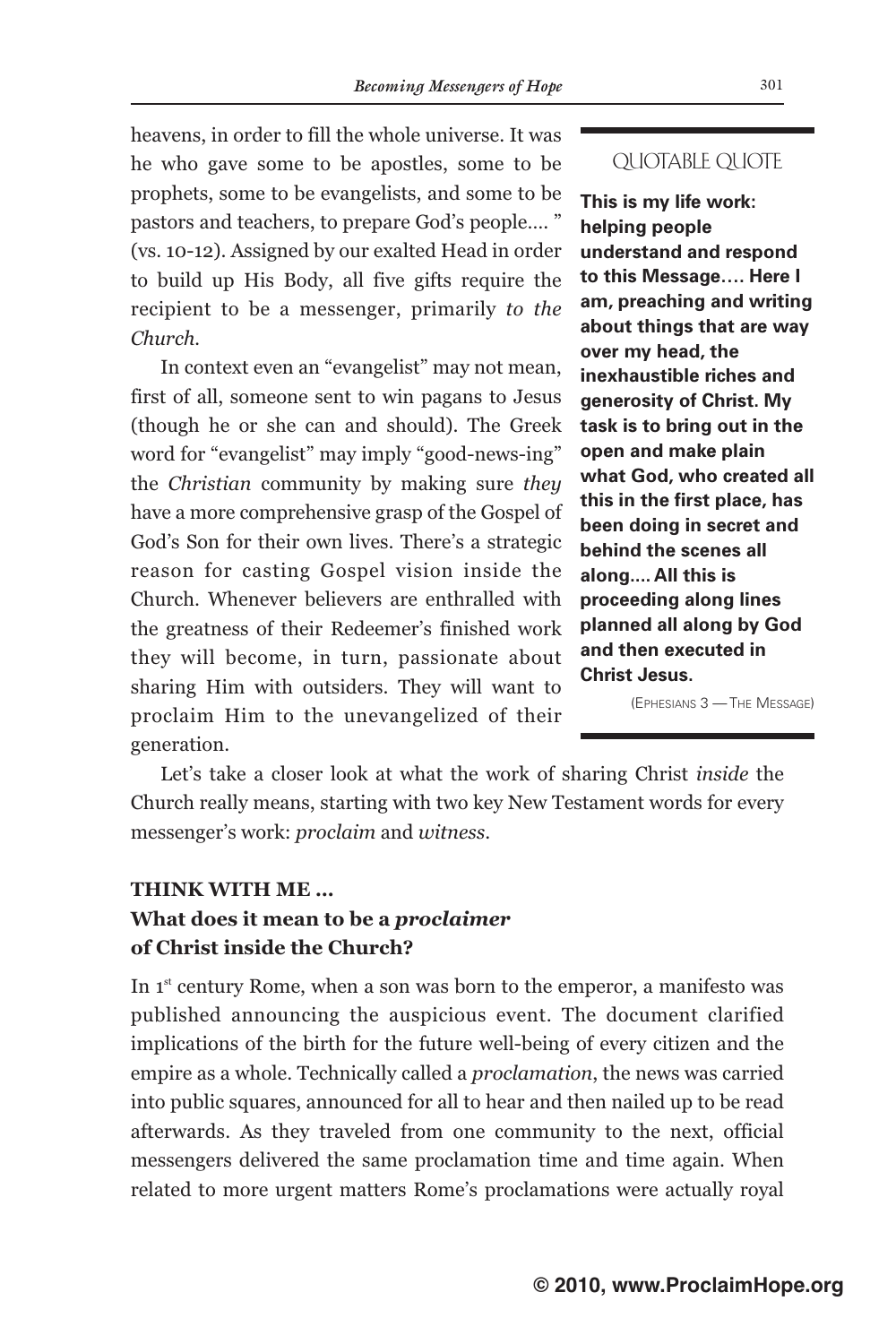*decrees,* such as: "Pay your tribute!" "Worship the Emperor!" "Prepare for war!" Once issued, citizens had no alternatives. Debate was suspended. Action was expected. The Sovereign had spoken, period.

The New Testament writers borrowed this dynamic word ("proclaim") to describe the activity sometimes translated as "preaching". We could say that in the Bible the Greek word "proclaim" meant: "We appeal for others to join

#### QUOTABLE QUOTE

**One of the most fascinating of all the preacher's tasks is to explore both the emptiness of fallen man and the fullness of Jesus Christ in order then to demonstrate how He can fill our emptiness, lighten our darkness, enrich our poverty and bring our human aspirations to fulfillment.To encounter Christ is to touch reality and experience transcendence.**

(DR. JOHN R. STOTT)

the King in celebrating his good fortune. We publicize important news about Empire-shaking developments. We sound a note of triumphant outcomes just ahead." In addition, every Gospel spokesman on behalf of Heaven defined appropriate responses to impending threats or unexpected blessings. Those with ears to hear were commanded to reorder plans and priorities around the goals of the Empire of the Son.

Doesn't that sound like the kind of ministry that, if carried out intentionally *inside* the Church, could begin to cure a crisis of supremacy? The first priority of New Testamentstyle proclaimers is to sharpen, strengthen, deepen and intensify for believers the great news of who Christ is for them as King. Magnifying God's Son to each other, we bank on the principle in Romans 10: "Faith comes by hearing, and what

must be heard is the message of Christ." *We count on our Lord Jesus to be most fully at work where He is most fully proclaimed.* As disciples grow to appreciate greater dimensions of His lordship, He will reveal Himself increasingly to us in ways comparable to His person and power.

#### **THINK WITH ME … What does it mean to be a** *witness* **to Christ inside the Church?**

Drawing its meaning from the legal sphere the purpose of a "witness" in a court of law is to contribute toward a *verdict* from the hearers. At a trial a witness steps to the stand, raises her or his right hand and swears to "tell the truth, the whole truth and nothing but the truth". A witness is called upon to help a lawyer sway the decision of the jury by an honest recitation of firsthand observations. Witnesses do not call attention to themselves but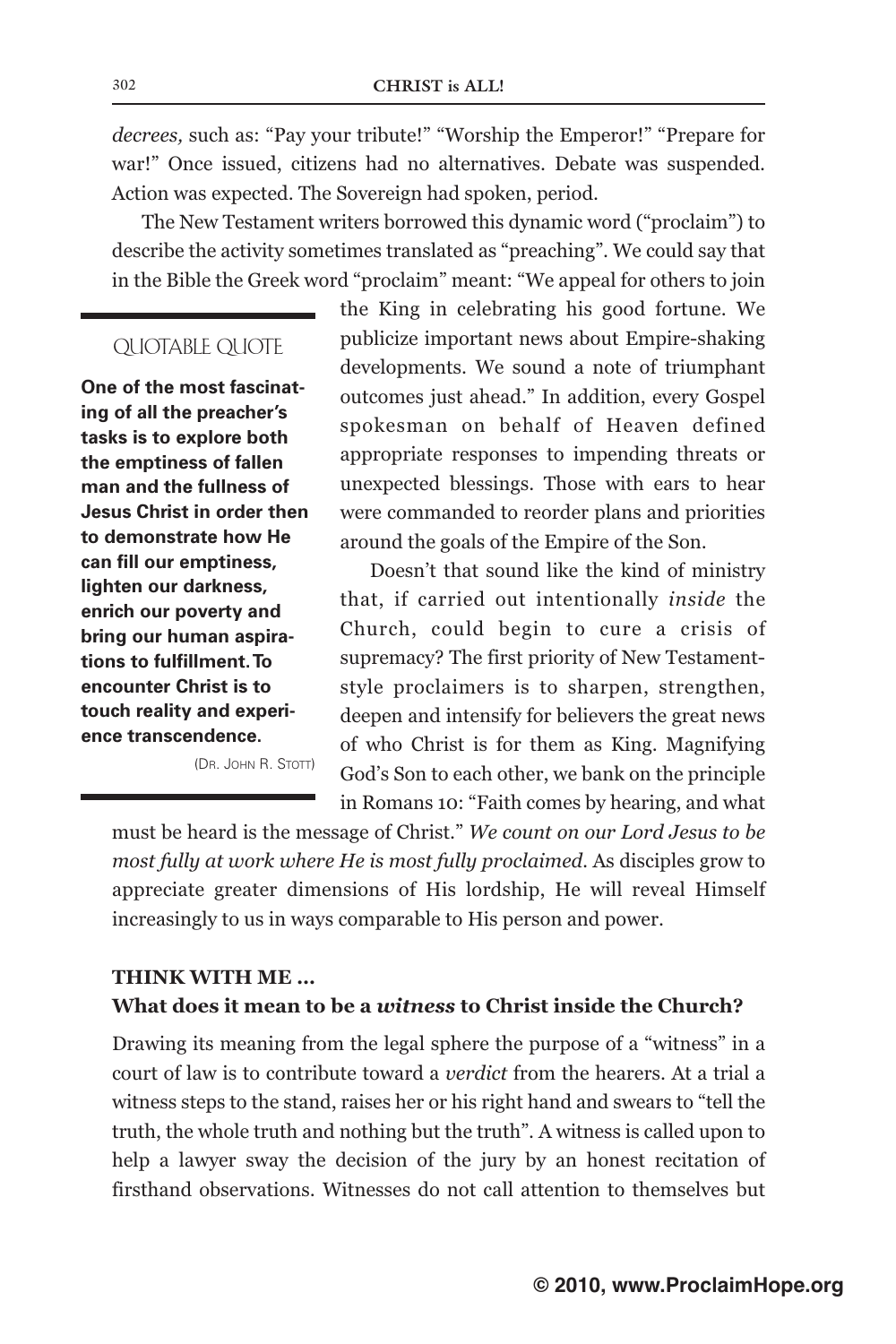point to something far more important. Witnesses testify to what they have seen and heard, as Peter and John claimed to do before the Sanhedrin (Acts 4).

As Messengers of Hope we should bear witness first of all to other Christians, eventually inviting them to render fresh a *verdict* about the supremacy of Christ: Is He *really* who He claims to be? Is He *all* that He claims to be?

In this analogy a witness is never asked to play the role of an attorney. A witness is not *pleading* a case for Christ's supremacy with their hearers. That's the role of the Holy Spirit, and He advocates well (Jn. 16). The "courtroom" (the Body of Christ) should sense, however, that the witness wants to *influence* the jury (his fellow believers) with his or her Message of Hope. The witness is intent on persuading them to "rule in favor of" the truth about who Christ is as the Son

#### QUOTABLE QUOTE

**You need neither fear their threats nor worry about them; simply concentrate on being completely devoted to Christ in your hearts. Be ready at any time to give a quiet and reverent answer to any man who wants a reason for the hope that you have within you.**

(1 PETER 3 — PHILLIPS TRANSLATION)

of God, where He leads in the Purposes of God, how He imparts the Resources of God and what He receives from the People of God (the four components of our original definition of supremacy). Our first job as witnesses remains persuasion by life and lip, leading believers to exalt in God's Son for *all* that He is. The contemporary collapse of Christology in our churches requires this.

The Church also must witness to unbelievers by word and deed in our neighborhoods as well as among unreached peoples throughout the nations. In no way do I depreciate the critical need for many more evangelistic outreaches everywhere. But our top priority is clear: In compelling ways we must bear witness to Christ to each other as believers. We must challenge one another to live out the fuller implications of His supremacy day by day. God's Word is our portfolio. It can stir up holy expectations toward Jesus that transform all areas of discipleship and evangelism.

Otherwise, considering the significant loss of Christ-inspired hope and passion in the Church (as we saw in *Volume II*), I ask you: How else will a revived spirit of evangelism surface among us? Where else will the hundreds of thousands of new missionaries come from, so urgently needed at this moment to complete the Great Commission?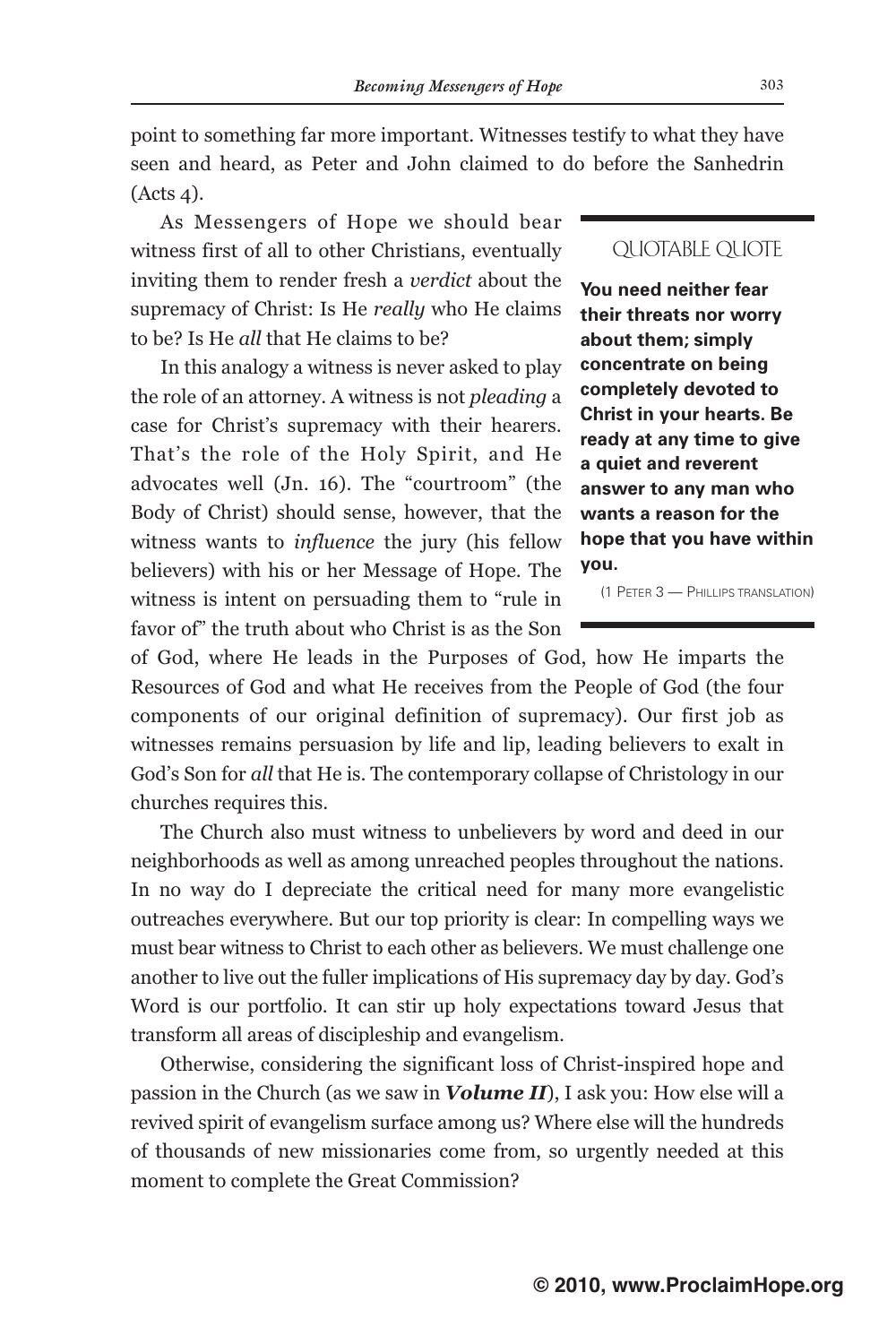This was Jesus' game-plan in Acts 1. Providing His disciples with convincing proofs of the Resurrection, Jesus stayed on after Easter for an additional *forty days*! Why that long? After three years of disciple-making what was still missing in His ministry to them? What could possibly require so much additional input? A study of Luke 24 and Acts 1 strongly suggests He stayed behind to better prepare His disciples to be Messengers of Hope. According to Acts 1 He did so by exposing them to unexplored dimensions of His Kingdom purposes. He spent time convincing them that now that He had prevailed as sole conqueror of death for the entire universe, His very person was the "linchpin" of that Kingdom. Prior to this season with Him in post-Easter dramas, how could they have grasped such awesome truths?

#### QUOTABLE QUOTE

**Unrolling the scroll He found the place where it was written, "God's spirit is on me. He has chosen me to preach the Message of good news to the poor, sent me to announce pardon to prisoners and recovery of sight to the blind, to set the burdened and battered free, to announce 'This is God's year to act!' …Then He started in, 'You've just heard Scripture make history. It came true, just now, in this place.' "**

(LUKE 4 —THE MESSAGE)

Finally, Jesus concluded His 40-day tutorial by commissioning them to be witnesses of all they had seen of the vastness of His victories. "Witness" wasn't what they were to *do*. "Witness" was what they had *already become* by dwelling in His presence and beholding His risen glory.

Ten days after His Ascension the disciples rose up to speak about Him with a level of boldness never seen in them before. They testified to His coronation at the Father's right hand. They broadcast promises guaranteed by His position on the Throne. But notice — their ministry began in Jerusalem and then spread to Judea, moving on to Samaria. Only then were they to go to the ends of the earth — to unreached peoples. In other words, *their first assignment was to testify to the people of God,* many of whom gathered at Pentecost to hear them.

The emerging 1<sup>st</sup> century church maintained the pattern of Acts 1. Throughout the rest of the

book, planting and growing a Message of Hope always began with insiders first. It focused on those who regarded themselves as the Chosen of God so that *they* might discover the new life that God's Kingdom (and King) offered His people. In turn *they* could become a blessing to the families of the earth. (See the conclusion of Peter's sermon to insiders in Acts 3.) As Paul put it, the witness was always "to the Jew first"  $(Rom. 1) -$  to the insider first.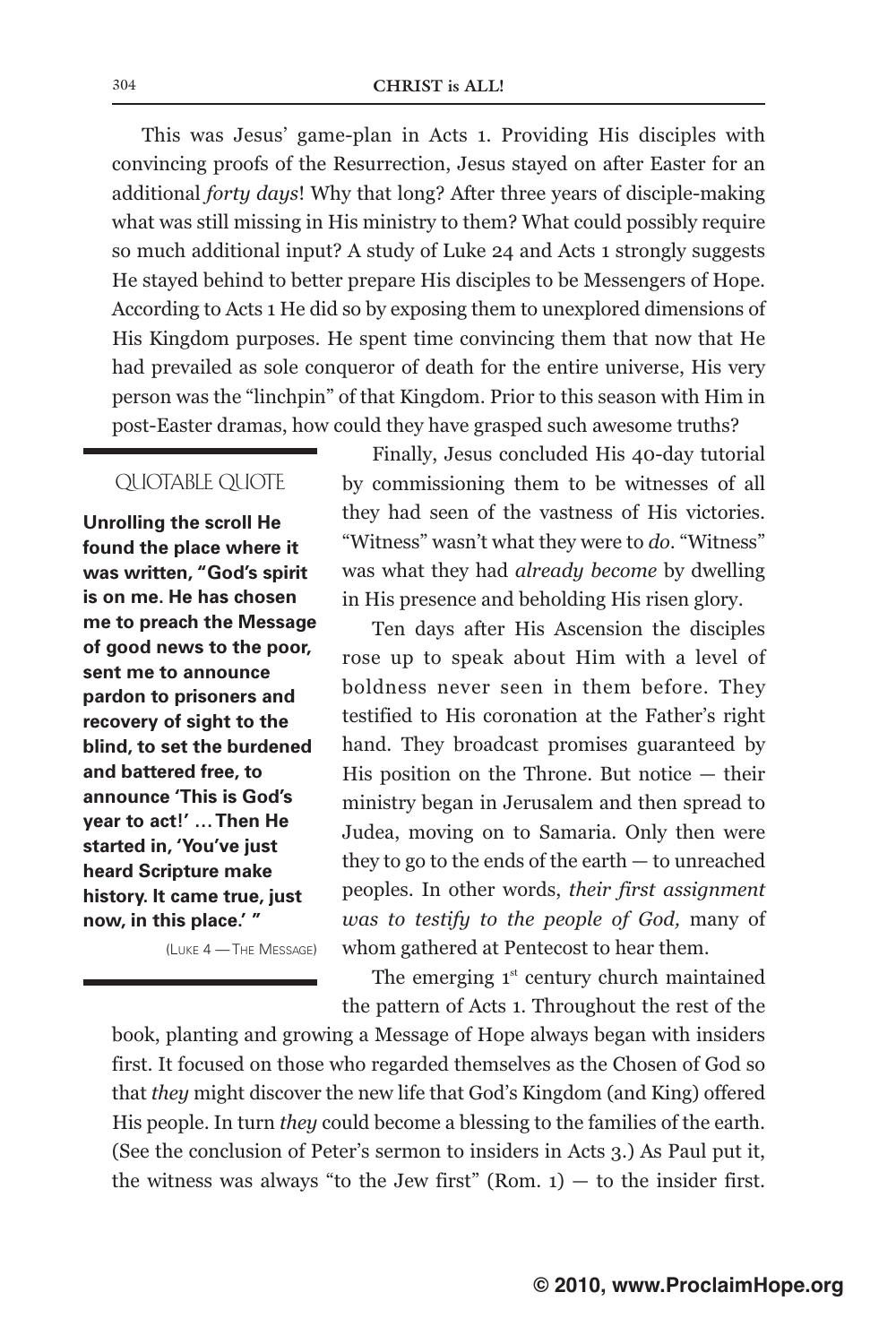There's no less of a need for this kind of consistent witness inside the Church to the people of God today.

If we are serious about a reformation of Christology, we must recommit to the diligent practice of being Messengers of Hope *to each other*, starting with our gatherings every Sunday morning. We must aim also to get Christ back into the conversation at the dinner table with our families as well as in everyday exchanges with Christian friends.

## **THINK WITH ME … What topics are people talking about these days in your congregation?**

Is this witness — from Christian to Christian — actually happening in our churches? If it isn't happening there, can we honestly expect it to grow among the pagans? To get at the answer try the experiment suggested in chapter 1: Next Sunday morning listen to the conversations that go on in your church. Stand in the narthex outside your sanctuary, or linger in the fellowship hall where people enjoy coffee between services. What do you hear them talking about? Reflect on what church members discuss in the course of a Sunday school class or at a weekly home Bible study group you attend. In all such cases, ask yourself:

- How often do I even hear the name of Jesus mentioned in these conversations?
- When (or if) I do hear His name, do Christians speak of Him to each other with words that expand their hearers' vision about who He really is? Does their "witness" to each other magnify some dimension of His supremacy for others to delight in? Are the Christians in my church seeking to persuade each other to exercise greater hope in God's promises, in light of all Jesus is?

Chances are you will come away disappointed over what you find. In many churches members make meager efforts to serve each other as Messengers of Hope. While leading numerous pastoral seminars I've heard from leaders how very few believers are acting as witnesses unto Christ and His glory *inside* our congregations. There are few attempts on any significant level to help each other lay hold of greater expectations toward God's Son and then live accordingly.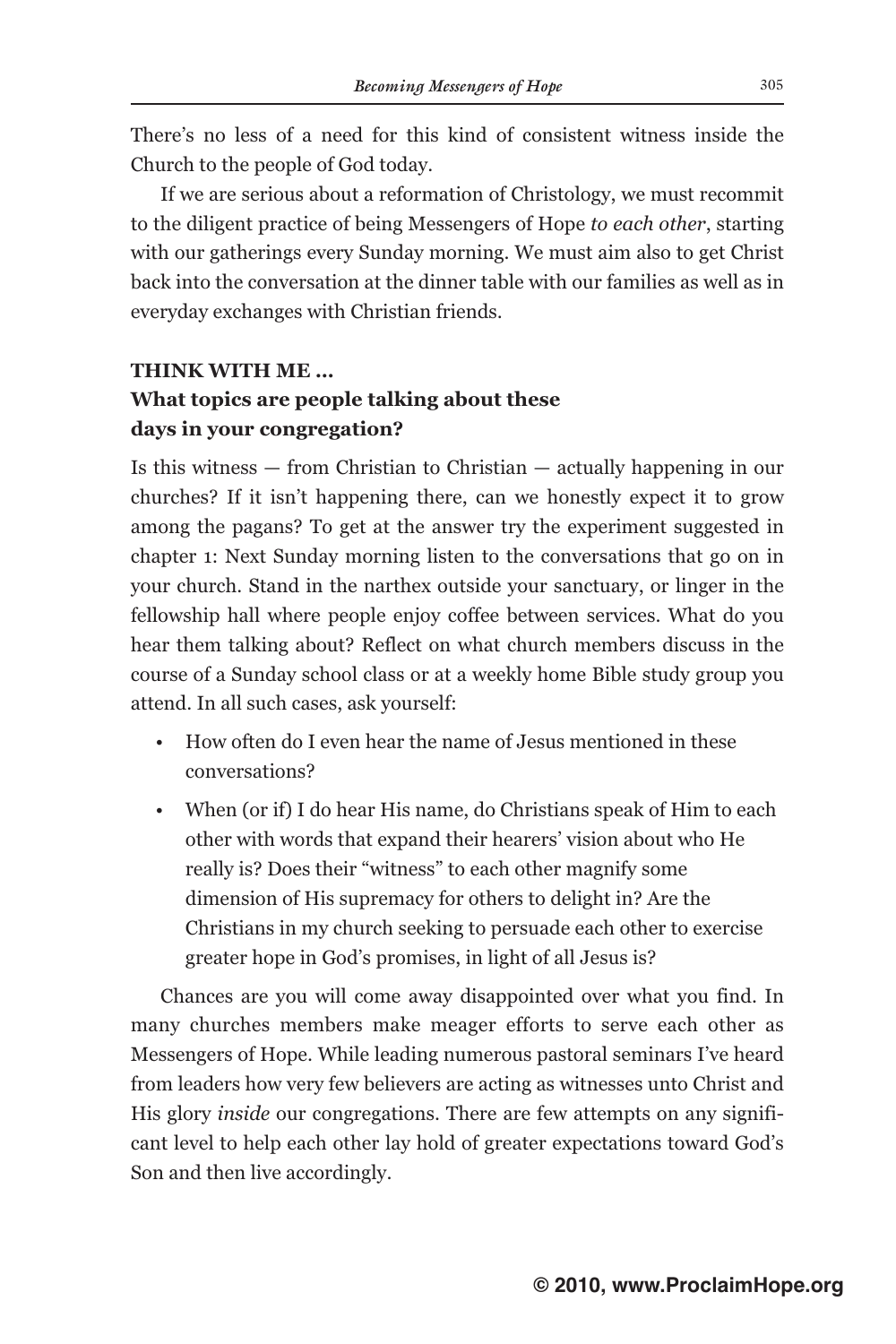Now consider this: If we fail out of ignorance, indifference or selfconsciousness to speak about the great glories of our Lord Jesus Christ

QUOTABLE QUOTE

**Hope appears to be in short supply; discouragement reigns. But God's people are supposed to be people of hope.The church's world mission is supposed to be energized by hope. How we need Christians like Simeon (Luke 2) to stand up today in our churches.This is the time for people of hope to make a difference, to dispel discouragement and darkness … (to) see God's revelation in the person of Jesus Christ. If our worldwide mission means anything, it means we must be ministers of hope to despairing people.** among ourselves as Christians, *why should we be surprised so few of us ever dare to speak about Him to the unbelievers around us?* We've had so little practice doing it with each other! Little effort has been made inside our churches to proclaim Jesus' majesty in order to increase a vision for His preeminence among ourselves.

We need not despair, however. At this very hour Messengers of Hope are rising up everywhere to meet the challenge. Each place I visit I find Christ-proclaimers emerging inside all kinds of congregations and Christian ministries. These witnesses are key both to revival in the Body of Christ as well as to a worldwide acceleration of the Gospel of Christ. *Is it possible that you are among them?* How would you know for sure? To start with, you might like to re-read *Interlude I* and see how well it reflects what God doing in your own heart. Beyond that, let's examine what a Messenger of Hope usually looks like.

(JAMES REAPSOME)

# **Describing a Messenger of Hope** *(Isaiah 61)*

In truth, every person is already a messenger of some kind, to some people, somewhere, about something. This is simply unavoidable — even more so for Christians. Two fundamental questions need to be asked, therefore:

- What *type* of messenger am I?
- And what will be my *message*?

The second question  $-$  about the message itself  $-$  is what **Volume I** tackled. So let me address the first question here. After years of traversing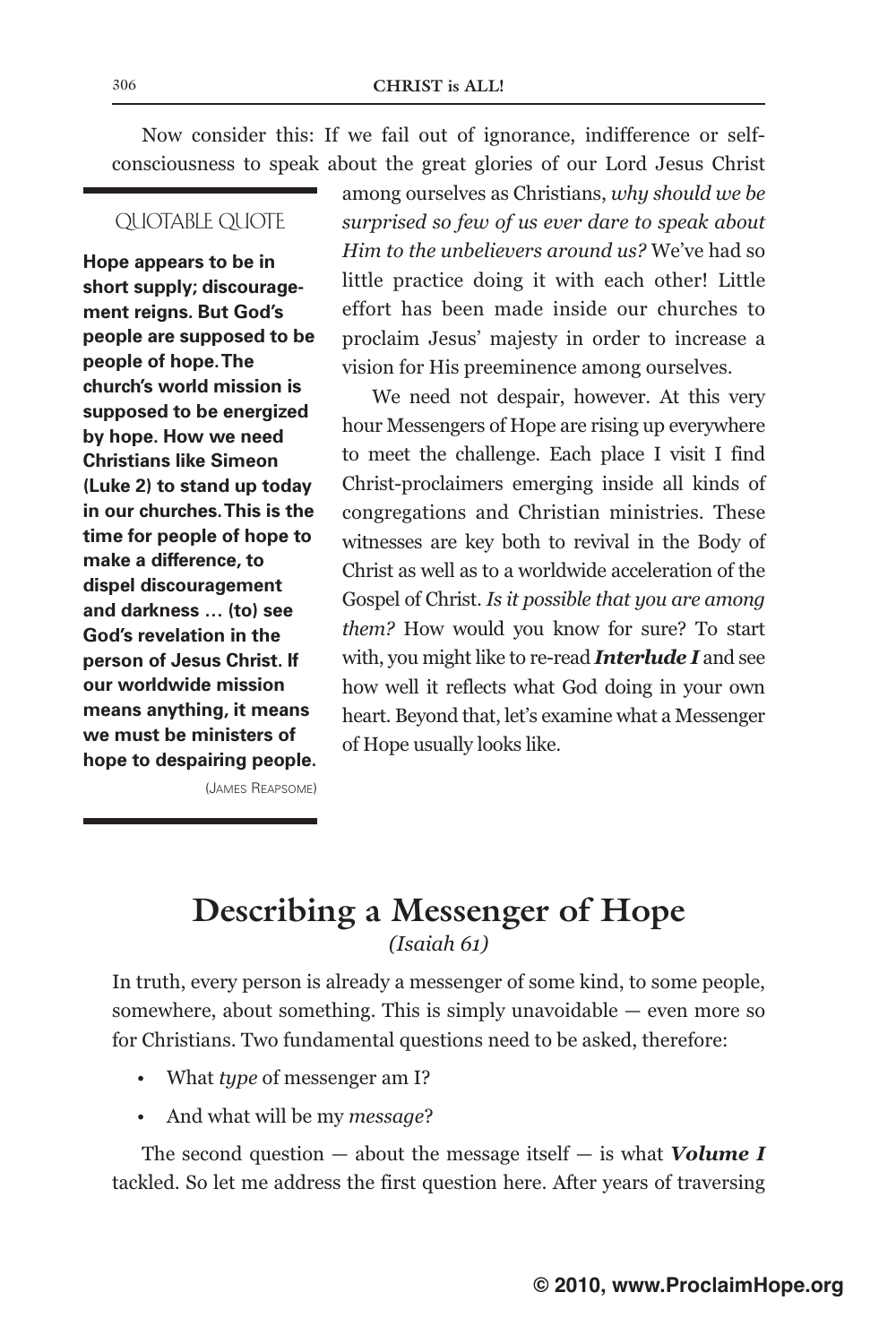the diversity of the Body of Christ — denominational, ethnic, cultural — I have pinpointed **thirteen characteristics** evident in almost every Christ-proclaimer I've met. No single messenger may exhibit all thirteen at any one time. But most effective messengers in Scripture, as well as many from Church history, displayed most of them. Numerous  $21<sup>st</sup>$  century Christians bear the very same marks. Such marks can be reproduced in any believer by the power of the Spirit. Here's a quick survey of all thirteen.

#### QUOTABLE QUOTE

**Preach Christ, always and everywhere. He is the whole Gospel. His person, His offices and work must be our one great, allcomprehending theme.**

(CHARLES SPURGEON)

#### **THINK WITH ME …**

#### **Which of these 13 characteristics are already found in your life?**

A Messenger of Hope tends to be:

- *SINGLE-MINDED* … Messengers of Hope determine to make Christ and His supremacy their primary message. They accommodate and shape their service to Christ around their message rather than the other way around. For them Christ is truly *all*.
- *VISIONARY* … Messengers of Hope look at everything through the "lens" of thousands of Biblical promises summed up in Him in order to help Christians interpret every facet of life from the perspective of Christ's all-encompassing dominion. These messengers encourage the Church to see everything about Christ and His Kingdom from the vantage point of the Ascension (what this manifesto calls "superspective").
- *CONSISTENT* … Walking out practical lifestyles of hope-*filled*ness, Messengers of Hope give Christ a daily obedience compatible with their identity and destiny in Him. At all times they work at pursuing a hope and passion toward Him for ALL that He is, and then they turn the life-experiences this produces into the vision to be shared with others.
- **PRAYERFUL** ... They "seek" before they "speak". Interceding for measurable demonstrations of God's promises in Jesus, they seek Him not only for church renewal and missionary advance but also for the Consummation itself. Messengers of Hope pray, too, that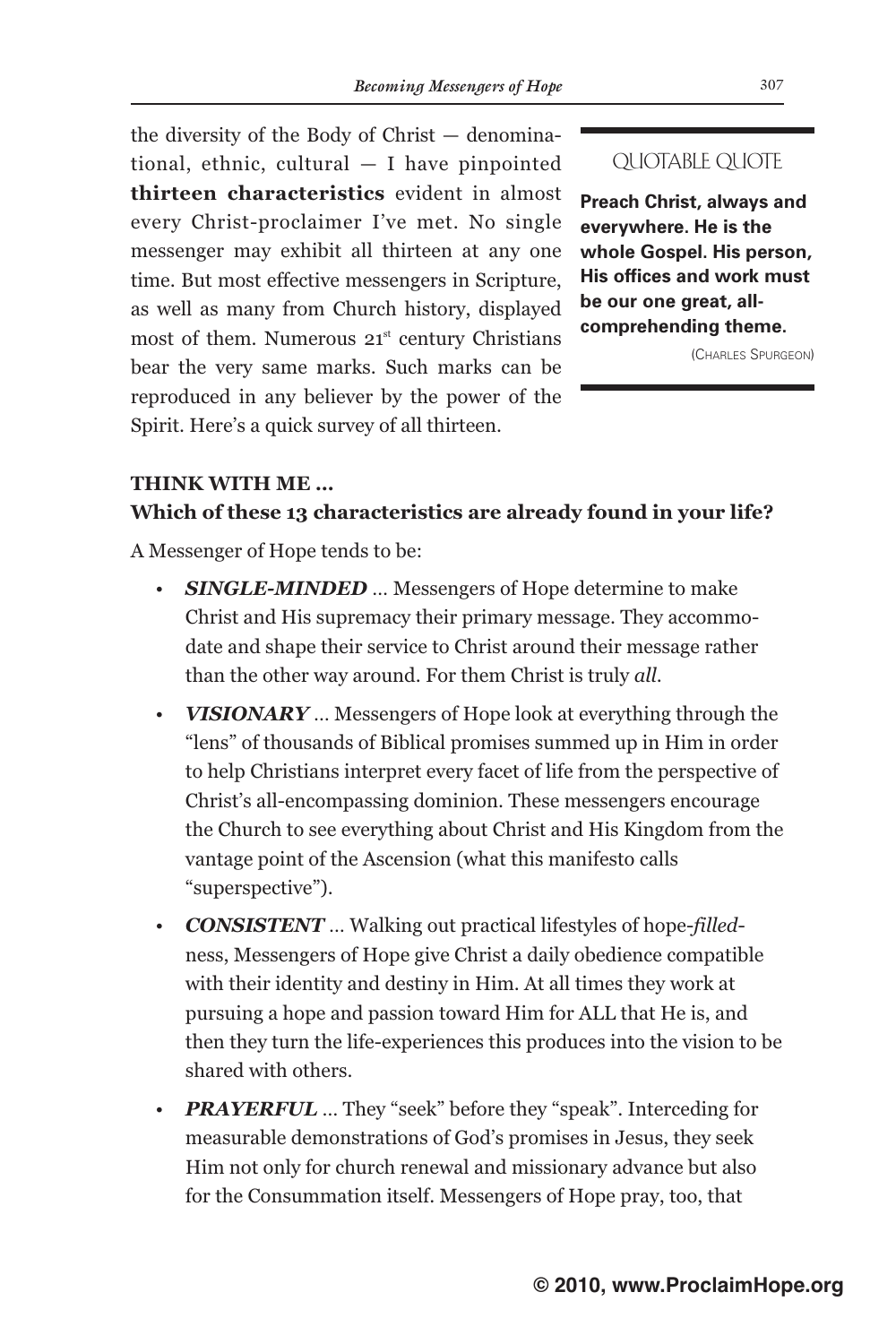their Messages of Hope will help re-convert believers back to Christ and His supremacy. They seek to gather others to pray with them in the same directions.

- *COMPASSIONATE* … Hope-givers and Christ-givers are also *care*givers sent to Christians in the grip of despair and disillusionment to minister a fresh vision of Jesus' glory through word and deed. Sacrificing time and energy, they do so with patience and gentleness. Messengers of Hope are motivated by mercy toward "prisoners of waterless pits" (Zech. 9). Sensitive to the heartbreaks and disappointments of fellow believers, messengers know this is due, more often than not, to a crisis of supremacy in their lives. They gently restore hurting believers to a Biblical Christology to help them recover all the hope they are meant to have.
- *REASONABLE* … Giving adequate justification for fresh hope toward Christ, they help disciples become "prisoners of hope" (Zech. 9) captivated with the greatness of Christ and His Kingdom purposes. By providing Biblical rationales for living with abounding hope in God, Messengers of Hope seek to convince their hearers to make Christ their "all in all" (Col. 3). They accomplish this by: firing Christians' imaginations about victories ahead; challenging them to envision God's promises fulfilled; telling them stories of previous advances of Christ's Kingdom; and stirring up holy expectations toward God's Son for their own lives.
- *HUMBLE* … Christ-proclaimers have no desire to promote themselves. Their message is not about their own vision. It is all about God's vision for His Son. They refuse to take credit for the impact of their witness on other disciples. Readily they confess that even their own hearts of hope are a gift from God. Serving in a spirit of brokenness before the Lord, they desire to be Christ-proclaimers with "clean hands and a pure heart", depending on promises like Zephaniah 3:9: "Then will I purify the lips of the people that all of them may call on the name of the Lord and serve him shoulder to shoulder.… "
- *FORETELLER* … Joyfully alerting believers to issues of Kingdom hope, these messengers make the climax of God's purposes – with the grand culmination of Christ's global cause – a major factor in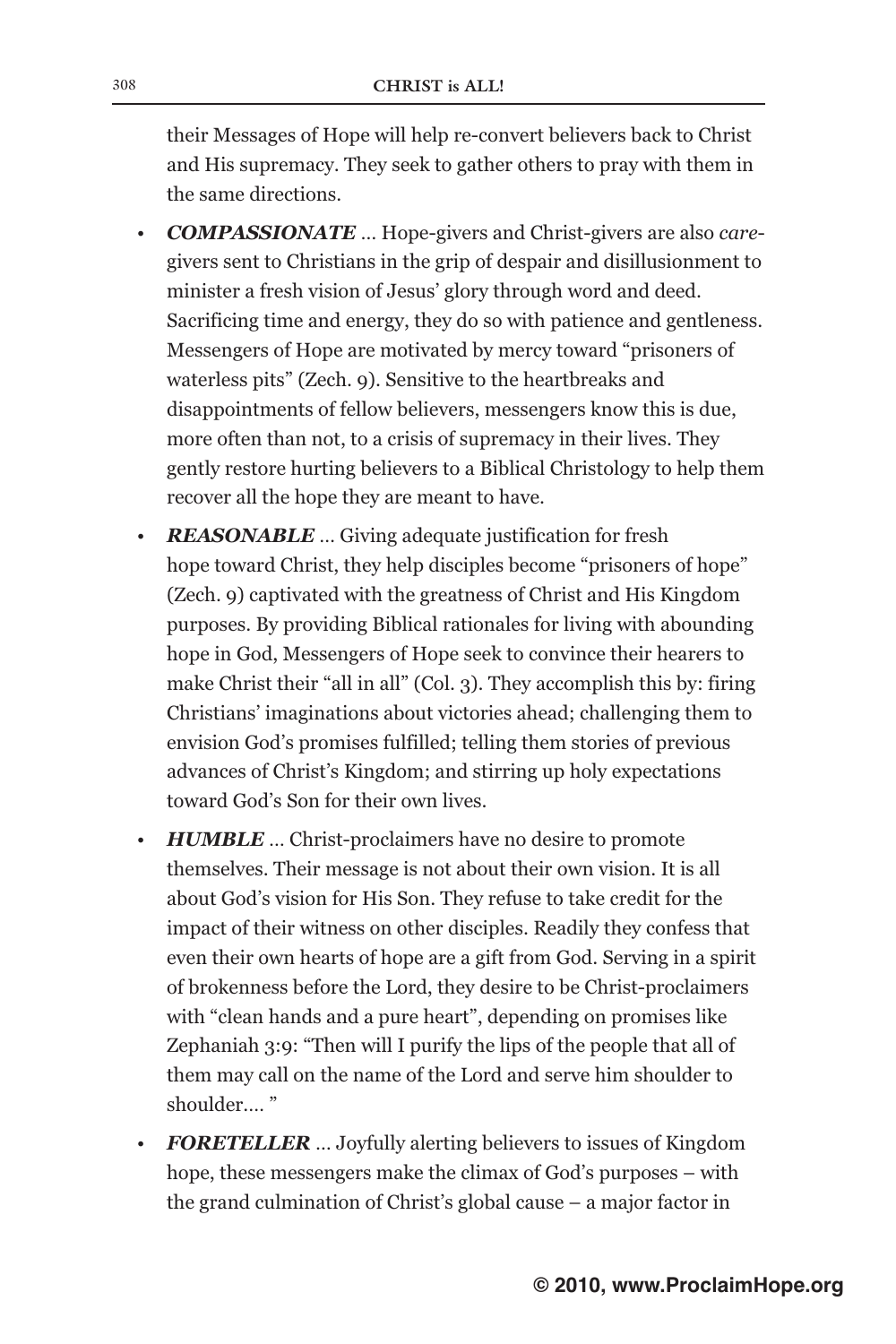how they help believers develop in discipleship. Urging Christians to recognize that the Consummation is always Christologically near (even as it may be chronologically near), they get them to begin right now praying and preparing for the End. Their Message of Hope keeps before the Church the truth that what Jesus will be Lord of ultimately, He is Lord of even now. At the same time, they challenge them to anticipate approximations of the ultimate dominion of  $Christ - substantial fullments and preliminary installments - by$ how He manifests His Everlasting Reign among them right now in the power of the Holy Spirit.

- *FORTH-TELLER* … They study and teach God's Word for what it really is, a "book of hope". They help disciples get a good grasp on the four dimensions of Christ's supremacy: Focus, Fulfillment, Fullness, Fervency — and all the ways God's Word applies those dimensions to life and mission for Christ. Like Philip with the Ethiopian (Acts 8), they employ promises and prophecies that speak of Jesus' glories to arouse greater expectations in their hearers. At the same time, they summon believers to join them in promoting the reformation of Biblical Christology so desperately needed in this hour. As hope-filled witnesses they inspire others to confront the crisis of supremacy and speak out clearly about the full extent of Christ and His Kingdom.
- *DECISIVE* ... Exercising tough love, they challenge God's people to face their own crises of supremacy, to confront their own deficiencies in vision of Jesus and His Kingdom, and to own-up to the shortfall of hope and passion toward Christ they experience every day. Messengers of Hope campaign for life-changing responses to their comprehensive message by encouraging the re-conversion of Christians back to Christ for *all* that He is. They appeal for verdicts. They urge their churches to be intentionally involved in His current reign by serving the advance of His cause among the nations.
- *MOBILIZER* … Messengers of Hope are proactive. They call for, seek out and rally "Prisoners of Hope" to grow together; to deepen their Christology together; to sharpen their knowledge of the promises together; and to pray and take creative action together as agents of renewal. Their goal is the development of *Vanguards of*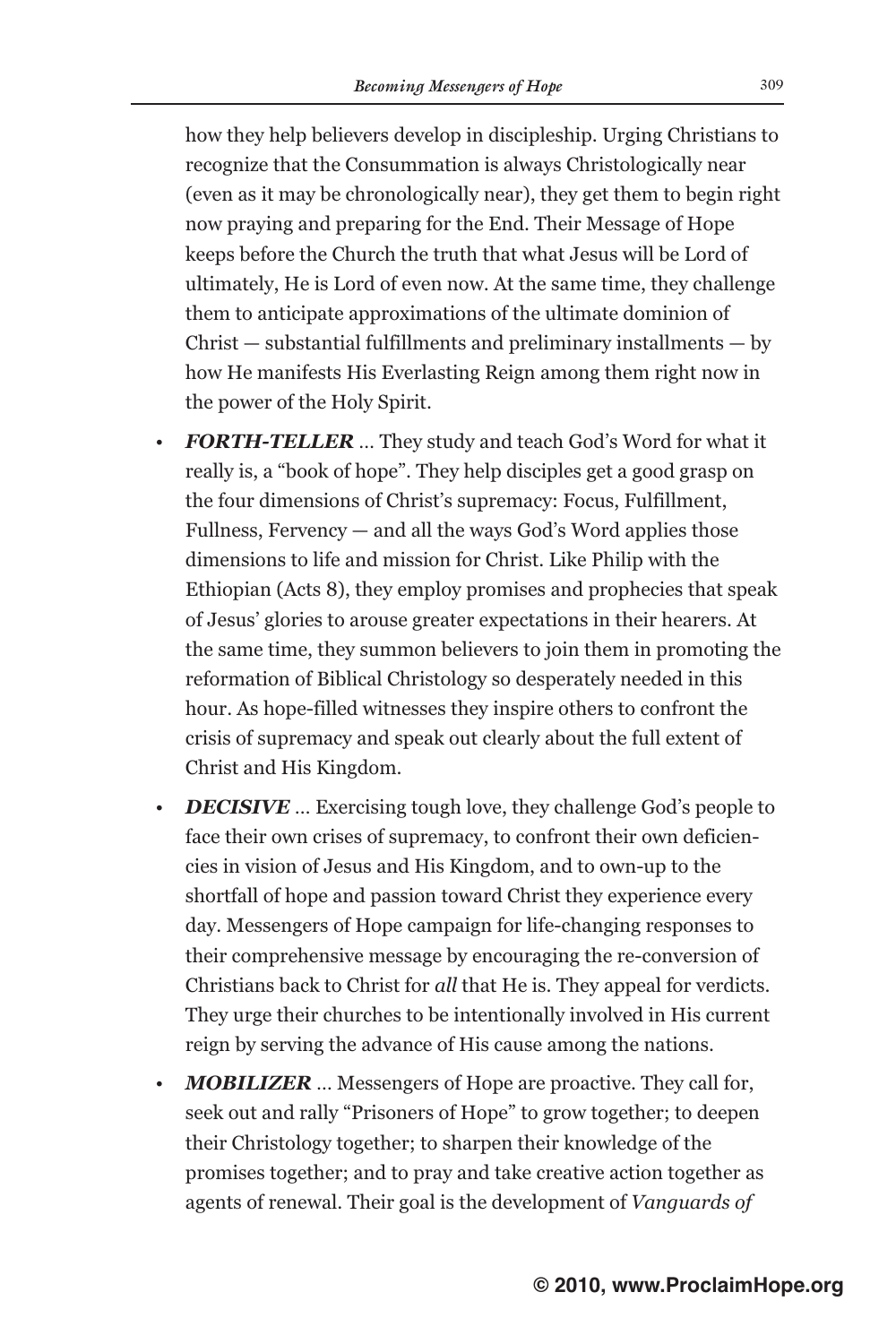*Hope* who can model what a community shaped by the glory of Jesus looks like, and who help confront and cure the crises of supremacy inside the Church. Messengers of Hope want to flood the Church with Campaigns of Hope.

- *EXPECTANT* ... Messengers of Hope are confident the ultimate outcome of their efforts to stir up "Prisoners of Hope" and galvanize "Vanguards of Hope" rests with God. They know He alone can reconvert His people back to His Son. They're equally sure He will not fail to act somehow, someway. Filled with vibrant hope as big as the Kingdom, they persist as Christ-proclaimers even when results are not immediately apparent. They depend on the Holy Spirit to take their vision of Christ and His supremacy and plant it supernaturally in the hearts of fellow Christians. The Spirit empowers His messengers to persevere *in hope* until the awakening comes.
- *CO-PROCLAIMER* … Throughout their mission messengers never lose sight of how Christ ultimately heralds hope by His Spirit through their faithful witness to His Kingdom. As the Father's final Spokesman, even now Jesus sustains all reality by His powerful word (Heb. 1). Only His voice, by the Spirit, can penetrate hearts like a sharp sword (Rev. 1). Christ-proclaimers make their appeal on *His* behalf as if He were appealing through them (2 Cor. 5). Jesus joins them to preach the Kingdom not only to those "far away" but also to those who are "near" (Eph. 2), at times verifying their message with signs and wonders (Heb. 2). He actually preaches through them (2 Cor. 13), right in the midst of the congregation (Heb. 2), so that in every proclamation of God's promises not one voice heard, but rather *two*.

How many of these characteristics do you find at the forefront of your service to Christ already? Where do you want to grow?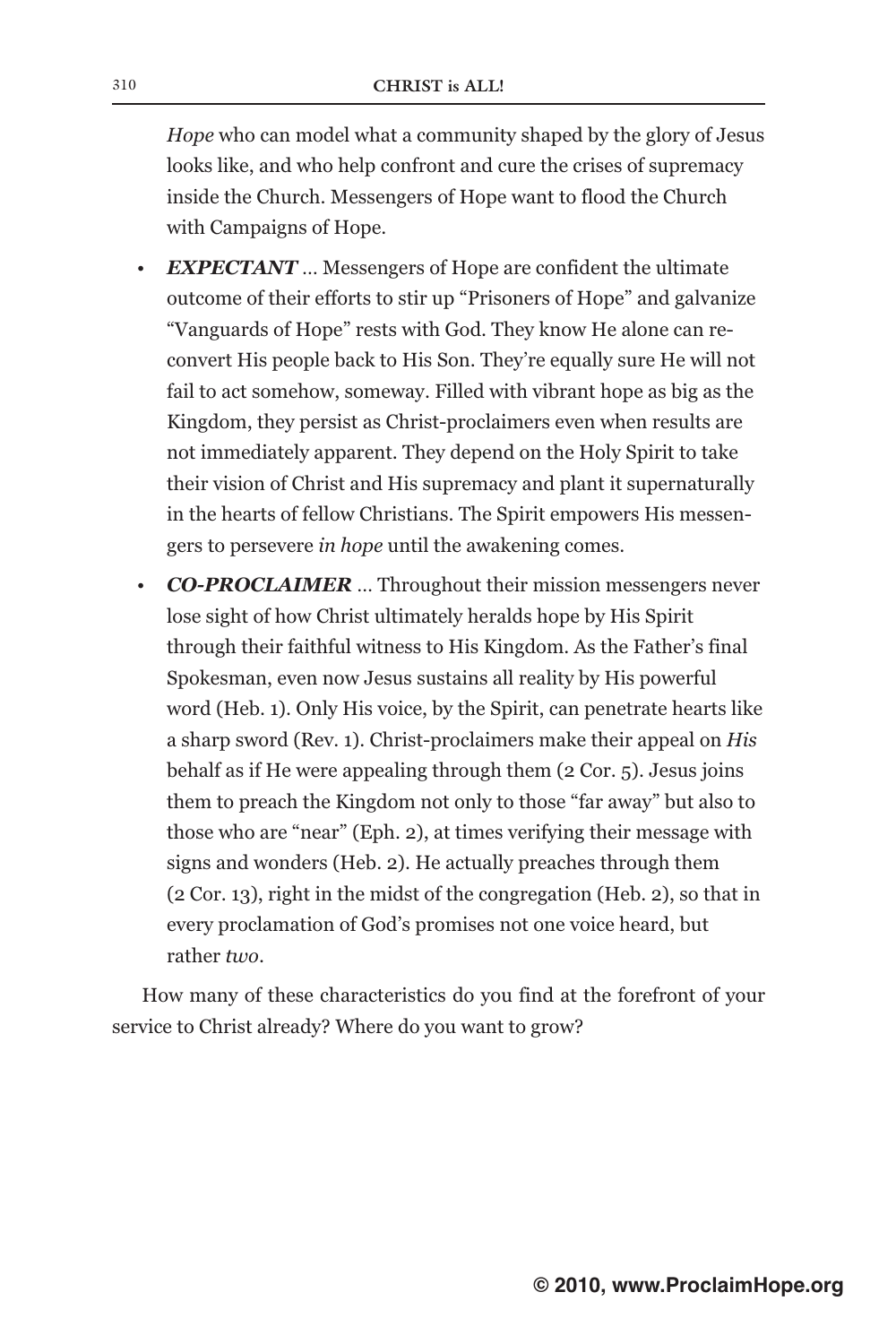# **The Bible in the Hands of a Messenger of Hope**

*(1 Timothy 3:16-4:8)*

Beyond question, every Messenger of Hope is a card-carrying communicator of God's Word. That is top priority. For this reason Christ-proclaimers aim to study and teach God's Word for all it is worth!

Of course, our Message of Hope will need to be personalized, designed in unique ways based on the scope of our *own* hope in the Master. But for all of us Scripture must remain the *source* of every vision we share. Although there are many effective methods of communication we can use (using music, visual images, humor and drama, lecture, dialog or PowerPoint), our fundamental gift to God's people is always the same: God's truth about the supremacy of His Son and the hope this inspires.

There's a tension here, however. On the one hand by keeping God's Word at the forefront we won't *incapacitate* fellow believers by promoting unrealistic expectations about the advance of the Kingdom, thus setting them up for unnecessary

disappointments. Messengers of Hope must be careful to share God's promises in their proper Biblical context, for example. We must strive to keep bringing our hearers back to what the Son of God has *said,* what He has *done,* and above all who He *is,* by anchoring every promise of God in Him.

On the other hand we want to spread our Message of Hope in such a way that it encourages believers to open their eyes and *stretch* their outlook on Christ. We want to prod them to view Him as comprehensively as the Bible does. By feeding them a feast of Scripture promises, we want to enthrall them with larger dreams for serving the Kingdom. We want to help them gain and retain a horizon on the future that is nothing short of Christ's climactic Kingship, with everything this implies not only for later but also for now. This effort will demand a wholesale reordering of how most churches study the Bible — whether in preaching, or Sunday School, or Bible study classes, or one's own personal devotions.

# QUOTABLE QUOTE

**We ought to read the Scriptures with the express design of finding Christ in them.Whoever shall turn aside from this object, though he may weary himself throughout his whole life in learning, will never attain the knowledge of the truth: for what wisdom can we have without the wisdom of God?**

(JOHN CALVIN)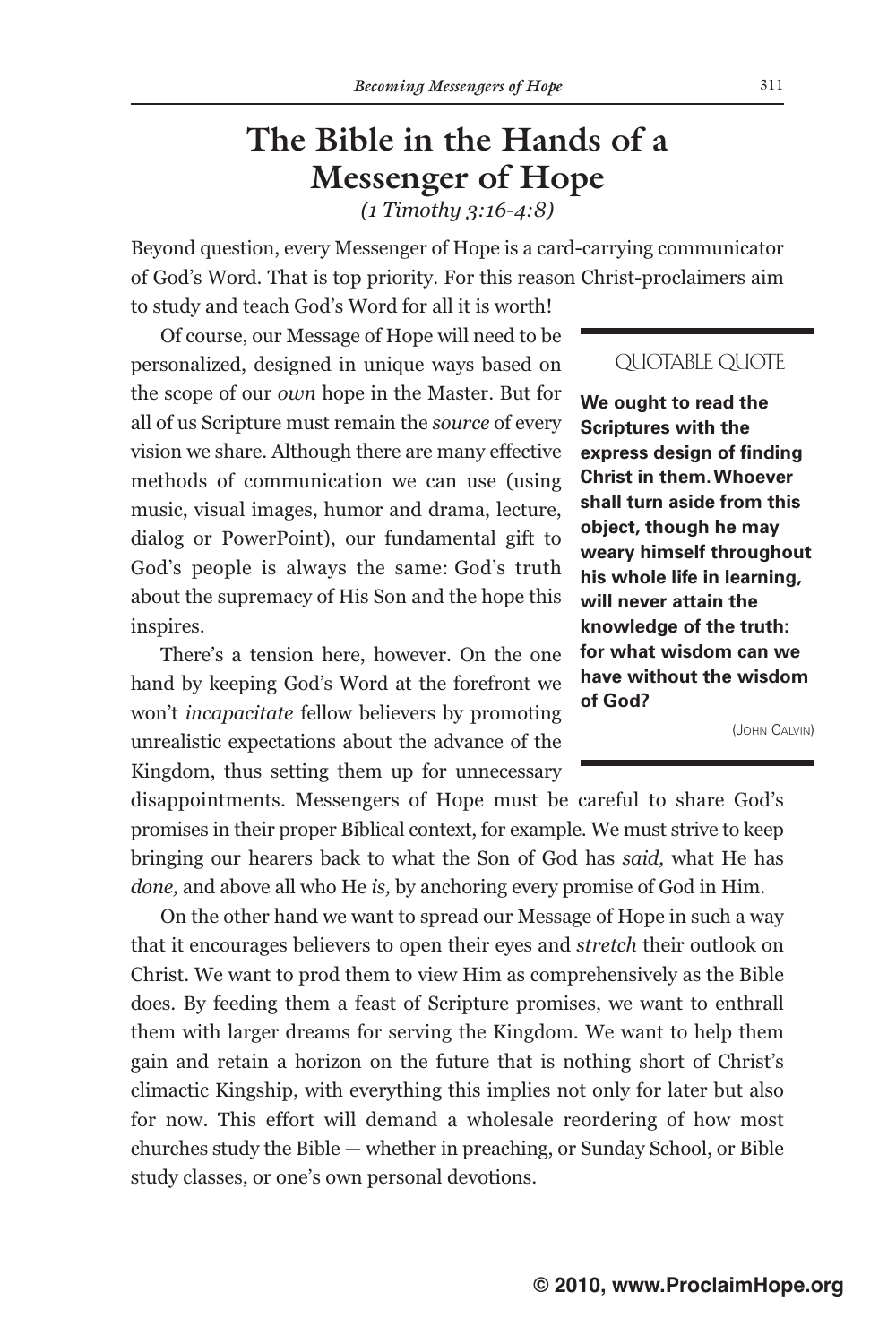Making such changes won't prove to be overly complicated, however, because practical approaches have been developed that can transform in exciting ways any Christian's ministry of God's Word to God's people. Let's look at some.

#### **THINK WITH ME …**

## **How would you deliver to** *Christians* **God's Word on the supremacy of His Son?**

#### QUOTABLE QUOTE

**If we ever tell a particular Bible story without putting it into the overall main Bible story (about Christ), we actually change the meaning of the particular event for us. It becomes a moralistic exhortation to "try harder" rather than a call to live by faith in the work of Christ.There is, in the end, only two ways to read the Bible:** *Is it basically about me or basically about Jesus?*

(DR. TIM KELLER)

It goes without saying, Christ-proclaimers talk about a *Person* above all. We rehearse the Bible's story not only of what He has done and is doing but, just as much, of what He is getting ready to do. Proclaiming Christ requires tracing back *every* topic we tackle back to the larger hope in Christ related to the Focus, Fulfillment, Fullness or Fervency of His supremacy. As Messengers of Hope we should gear our teaching to confront every form of *counterfeit* hope in a believer's life with God's promise. This can create exciting, fulfilling ministries of encouragement and renewal.

Let's assume you've been given an opportunity to take a few Christians through a small group study of a particular Scripture text. As a Messenger of Hope what would you do with the members? How would you help them study the Bible in such

a way that it becomes a "book of hope" for them? To get you started, here are *four approaches* found quite effective for unpacking the "Christology" of any passage. Any one of these sets of questions can help you plant in participants a more dynamic Biblical vision of the victorious Christ.

One of my "readers" who interacted with me on preliminary drafts of *Joyful Manifesto* is a busy wife and mother. By her own admission she does not consider herself a Bible scholar. Yet, without my asking her to do so she attempted to apply these four sets of questions to four separate passages of Scripture, just to see if they really made a difference for her. Enthusiastically she reported that each approach opened up God's Word for her in dynamic new ways. Maybe one of these "study guides" will do the same for you.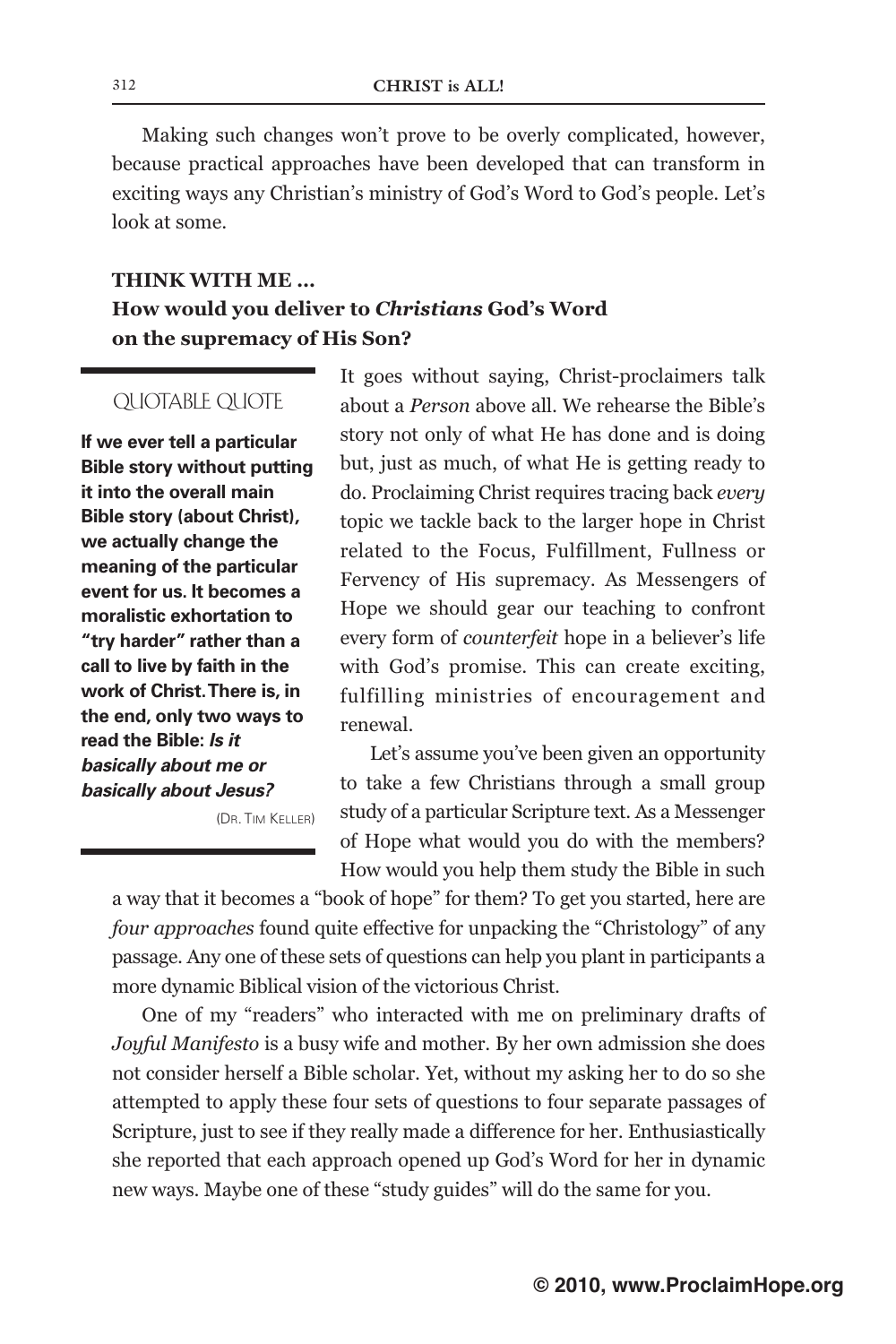### *What do you think of the Bible study guide #1?*

#### **A SIMPLIFIED APPROACH**

Choose a passage that articulates some hope or promise we have in Christ. Possibly start with a portion of Isaiah, or Ephesians, or Hebrews, or the Gospel of John. Or focus on one of the Messianic Psalms like Psalm 2, 24, 72 or 110. In any case, ask this set of questions about the text:

- What *promises* and *prospects* are contained in this passage?
- *What will be true* of those promises when they reach their *ultimate fulfillment* in the Consummation to come? What might the *display of their completion* look like *then*?
- What must I see God doing *here and now* for me to sense that these promises are being fulfilled in more immediate, *preliminary* ways? How might I experience *initial installments* or *foretastes* of each promise today? What might this look like, in specific terms, for me? For my church? For my city? For unreached peoples in the world?
- Whether in ultimate or preliminary forms, how will God's faithfulness to the promises presented in this passage *magnify Christ* even more? In other words, how does the hope it inspires zero in on *Him*? Why do Christians need to depend on Jesus to accomplish this hope fully?
- How might any of the previous answers help me *know Him better* in terms of His supremacy in my life or my world?
- What immediate *steps of obedience* do my discoveries require of me? How might this study impact my prayers, for example? Or my growth in Christ-likeness on the job? Or my priorities in financial spending? Or my ministry for Him to non-Christians?

Such questions can equip believers to study and share God's Word with refreshing insights. They can empower you in your mission as a Messenger of Hope! But you might want to come at it a second way.

#### *What do you think of the Bible study guide #2?*

#### **USING SEVEN PREPOSITIONS**

Here's an equally useful approach. Let's work with *seven prepositions* that capture seven dimensions of Christ's supremacy. The seven are: **to, for,**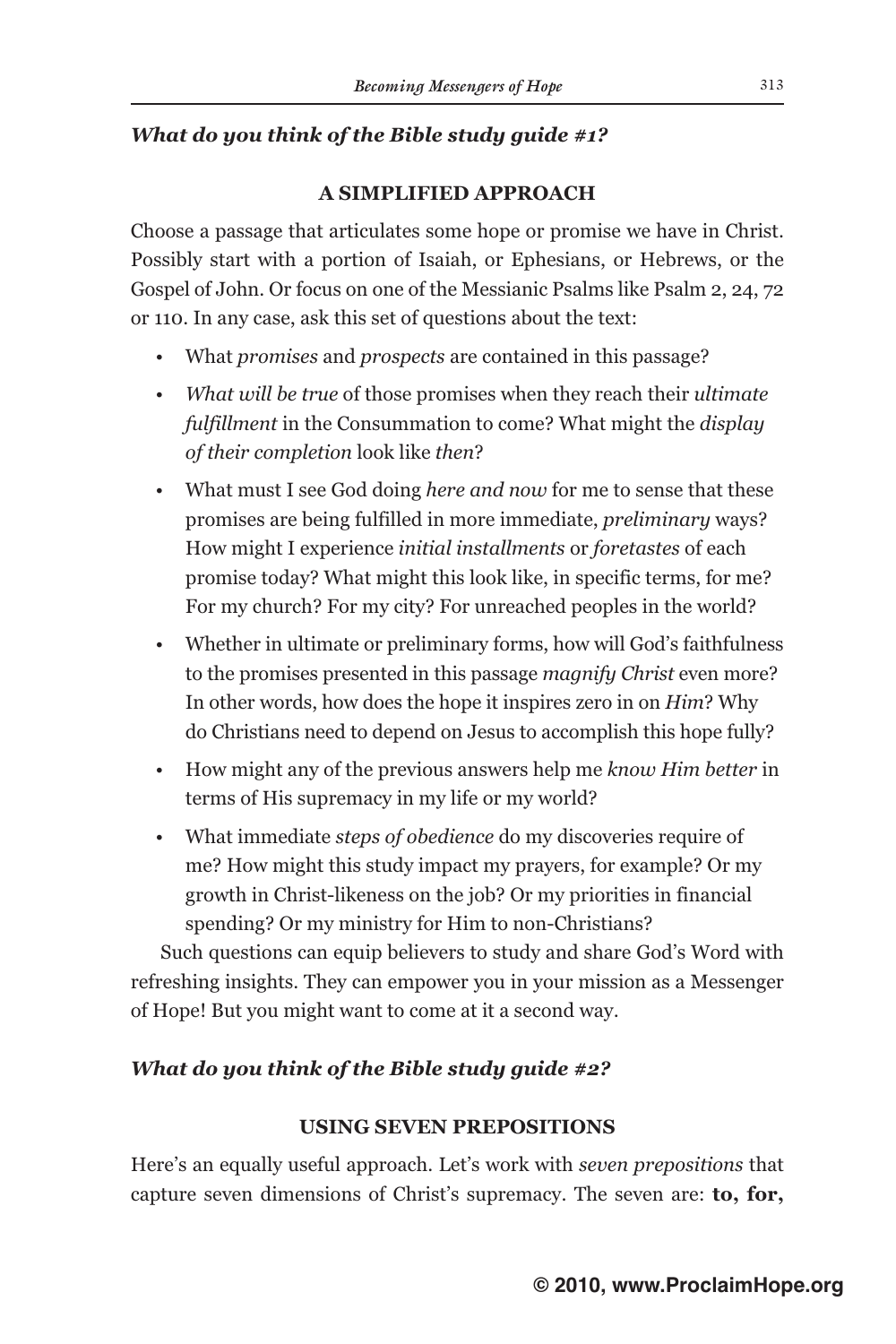**through, before, over, within** and **upon**. Seven little words, but they can help unpack even more of all we have in the person and work of Christ. They can help *reform* and *enlarge* our hope in Him. (These seven words are discussed in some detail in *Appendix VI.)*

To start your study choose a favorite text. Ask yourself or the group you are leading: How do the promises and prospects in this text expand on one or more of these seven key expressions of Christ's supremacy? (Here's how I've learned to formulate my study questions.)

- Is there an insight or promise about who Christ is *to* us? (His nature and His character)
- Is there an insight or promise about who Christ is *for* us? (from His incarnation to His crucifixion and resurrection, to His ascension, through His intercession, to His return)
- Is there an insight or promise about who Christ is *through* us? (reaching out to the unreached world through us, either locally or beyond)
- Is there an insight or promise about who Christ is *before* us? (going ahead of us, opening doors, defeating enemies, leading us in victory)
- Is there an insight or promise about who Christ is *over* us? (Head of the Church, Lord of the Nations, King of my life)
- Is there an insight or promise about who Christ is *within* us? (reproducing His life within us, including His love, His holiness, His gifts for ministry)
- Is there an insight or promise about who Christ is *upon* us? (as He intensifies and deepens all the other dimensions of His work with His people through the power of the Holy Spirit)
- Finally, surveying the text again, to what extent are the promises in this passage *individual* in nature? To what extent are they *corporate* in nature? ("me" vs. "us")
- How might all these insights on God's Son help restore in our lives much more of the hope in God were meant to have?

Can you imagine the extent of changes these discoveries will engender? With these questions you can help others re-examine God's Word in order to transform how they view and value His Son.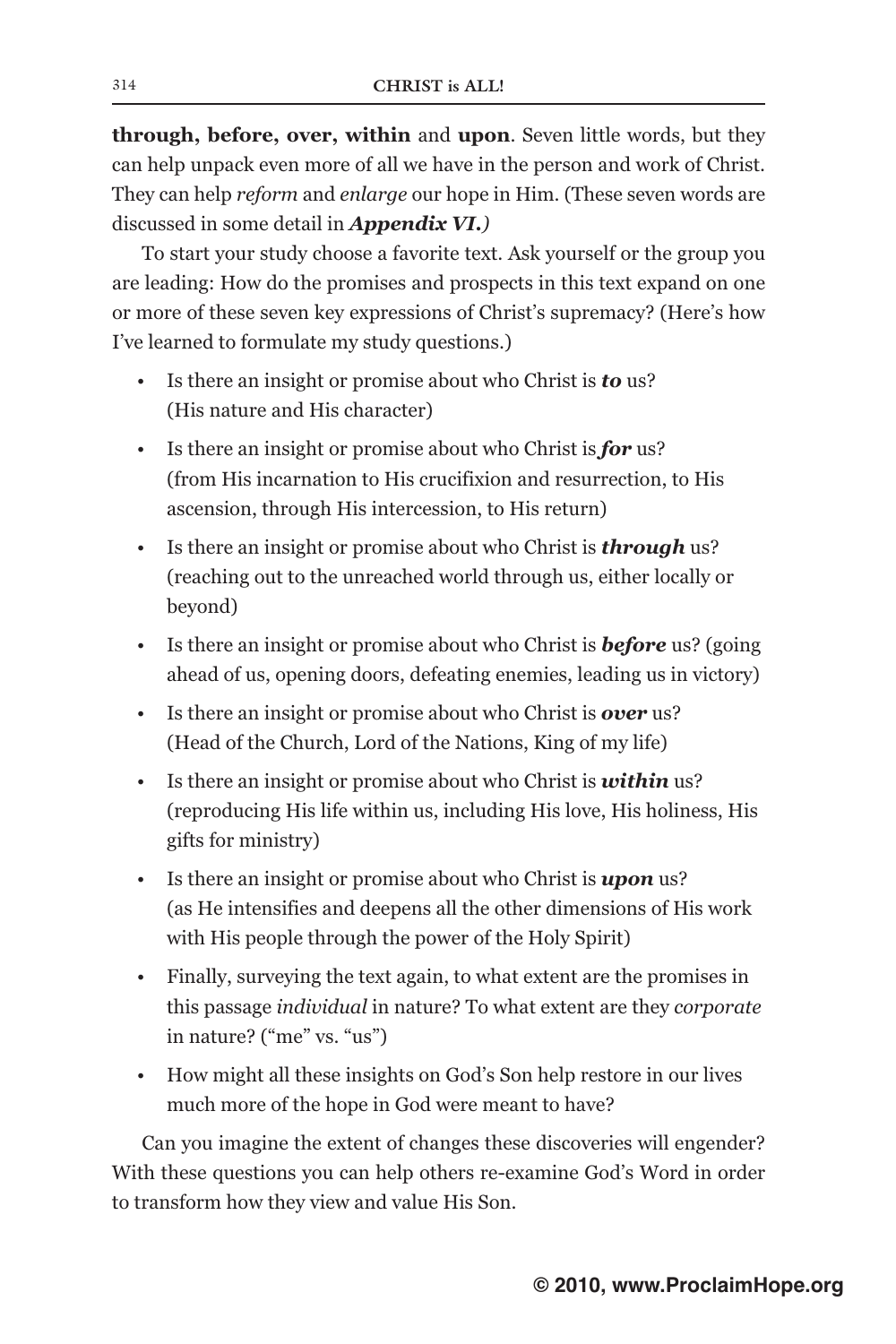#### *What do you think of the Bible study guide #3?*

#### **USING THE FOUR DIMENSIONS**

Let's explore another way to turn any text into a Message of Hope. Return to our original definition of supremacy. The four dimensions of Christ's lordship begin with the letter "F" — *Focus, Fulfillment, Fullness,* and *Fervency*. As suggested earlier, all 7,000-plus promises of Scripture could be subsumed under one or more of these four categories. Thus, these dimensions should help uncover all the hope any passage was meant to give us:

- *Focus* relates to hundreds of passages where God promises to clarify our vision of Christ, helping us focus on Him better for who He really is *to* us and *for* us. We're looking for what we can find in the text about who Christ is as the Son of God, and how that relates to any hope the passage offers to believers.
- *Fulfillment* speaks to multiple promises that impact our ministry in the world. These passages point to all Christ wants to be *through* us and *before* us in order to fulfill God's mission among the nations, and to weave our lives and our churches into the consummation of all things in Him. We're looking for what we can find in the text about where Christ leads in the Purposes of God.
- *Fullness* describes the countless promises about what Christ intends to do within the life of His followers — how He intends to give us His fullness as He reigns *over* us and lives *within* us. We're looking for what we can find in the text about how Christ imparts the Resources of God to the people of God.
- *Fervency* captures those passages promising that Christ will come *upon* us to quicken in us hope, faith and love toward Him, and to intensify our devotion and obedience in serving His Kingdom glory. We're looking for what the text tells us about the glory, zeal and service Jesus expects to receive from the People of God because He is Lord of all.

Most texts, you'll find, major on only one or two of the themes of Focus, Fulfillment, Fullness and Fervency. As you grow in our understanding of what is involved in each dimension, a fresh outlook on any passage of Scripture will be established and will increase hope in Christ and passion for serving His Kingdom's advance.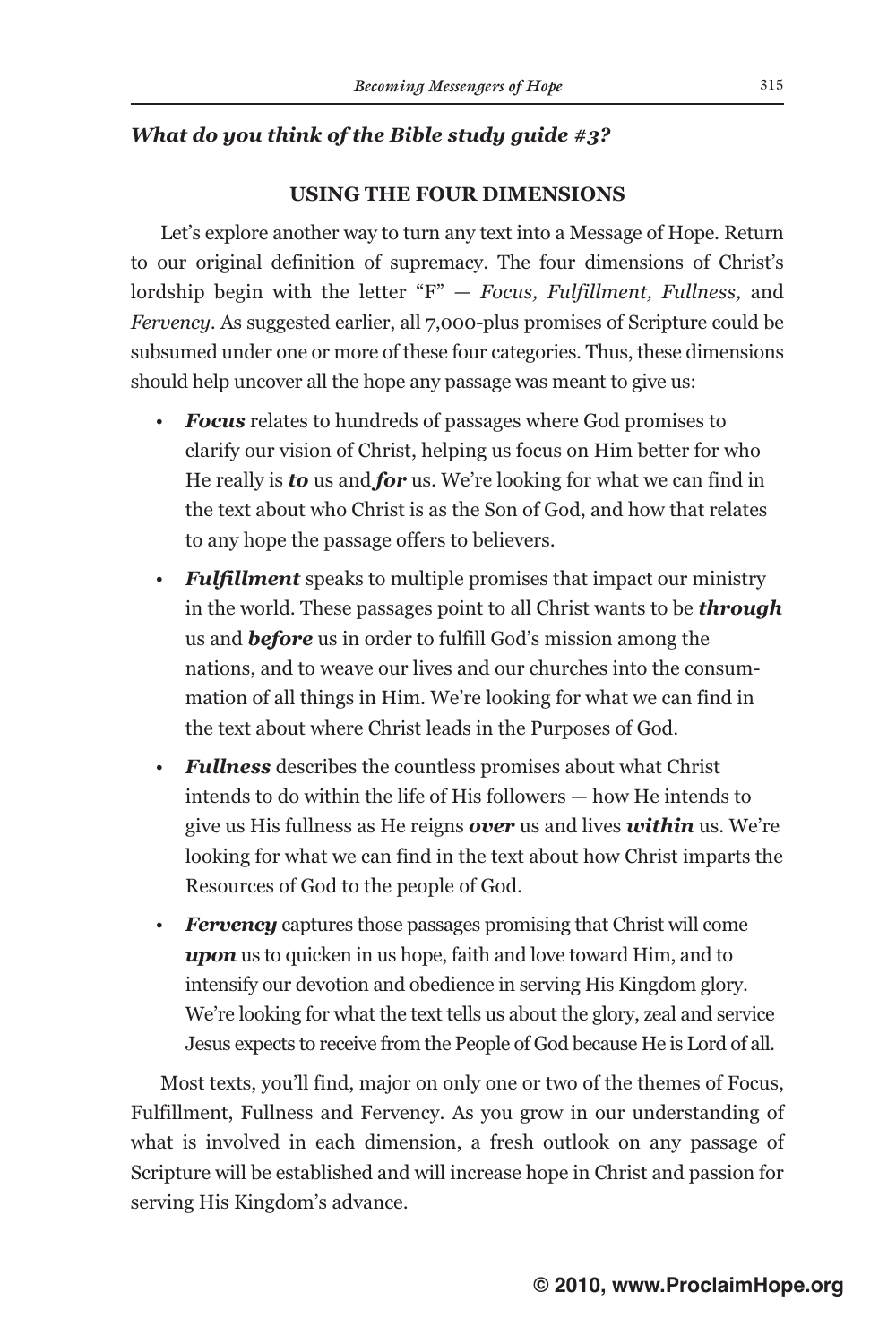#### *What do you think of the Bible study guide #4?*

#### **A MORE EXHAUSTIVE APPROACH**

Here's a more in-depth progression of questions you might like to try. This approach may prove the most useful in helping you prepare a Bible study or sermon. At the same time, it can also turn daily devotional times into powerful encounters with the Lord of Glory. You don't need to use all of them. Choose only those that appear most helpful at the moment.

- How does this text, either directly or indirectly, promise that God will manifest to us more of the *glory* of His Son? In what ways does it encourage us to expect fresh encounters with Christ for who He really is? *(focus)*
- How does this text speak, directly or indirectly, to the *mission thrust* of God's people? How might it reinforce for us God's intention to advance Christ's kingdom by working with His people to lead us into the consummation of all things? How does it unfold additional dimensions of the Grand Climax? How does it point us toward foretastes of that wonderful hope as we serve Christ's global cause right now? *(fulfillment)*
- How does this text, directly or indirectly, highlight God's promise to involve His people in a deeper, healthier, more abundant life in Christ? How does it speak to ways Christ wants to pour more of His victorious life into His Church and exercise more of His sovereign ministry within His Church? Or, within my own life? *(fullness)*
- How does this text point us toward the kinds of *responses* we need to make to Christ as our Lord — for example: How we need to seek His glory; or yield to His call; or pursue His agenda; or be passionate for His Kingdom; or give Him our heart's devotion and praise? Even more, in what ways does this passage provide disciples with compelling reasons for an all-consuming passion for Christ as our hope? In what specific ways does it call us to be more wholly committed to magnifying His name and to sacrificing for His global cause? *(fervency)*
- Are there any supporting texts with *similar promises* that might be woven into the prospects offered in this immediate text? How might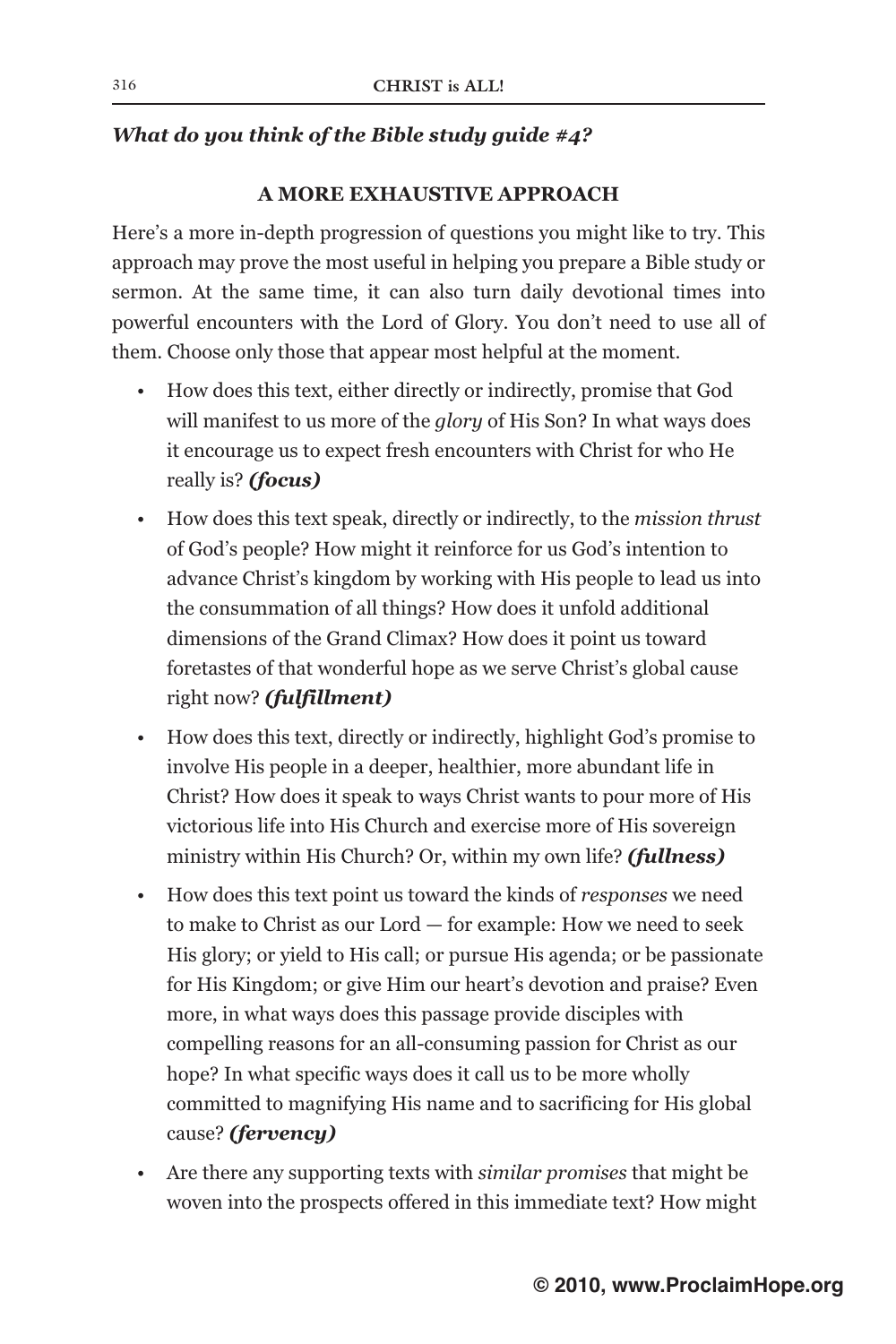including other texts expand an understanding of the passage? *(understanding)*

- What does this text teach us to expect from *God* as He acts on our behalf to accomplish any of these promises (whether focus, fulfillment, fullness, fervency)? *(grace)*
- In what ways might this text give us the right to expect God's intervention in *extraordinary* ways? If it does, what might that look like, based on the teachings in the passage? *(supernatural)*
- Does this text reveal any *hindrances* we must deal with, whether inside or outside the Church, which might prevent a fuller expression of the hope the text offers? *(barriers)*
- What does this passage teach us about important steps we should take immediately to *prepare,* individually or corporately, for greater manifestations of Christ's supremacy among us? *(preparation)*
- How do the promises of this passage help us anticipate what we will experience in the Consummation itself? In other words, how would the hope highlighted here find its *climactic* expression when Jesus comes again? What might that look like then? How might this text enlarge and enrich our hope in the supremacy of Christ? *(Consummation)*
- How would a pursuit of the promises found in this text best express itself practically in our *daily discipleship*? Be as specific as you can. *(obedience)*
- Drawing from this text, what is it about Christ and His supremacy that we should proclaim to our hearers? How would *you* present Him as the One who embodies and guarantees the promises of God? (This is related, of course, to focus, fullness, fulfillment, and fervency.) How can you increase others' understanding of Christ's glorious greatness as the center and circumference of the hope this text sets before all of us? *(witness)*
- Using the insights from this passage, how would you address any crises of hope or passion that others may be facing right now? With this text in mind how would you challenge your hearers to re-engage with Christ for *all* that He is? What next steps do they need to take to implement renewed commitment to His lordship? *(ministry)*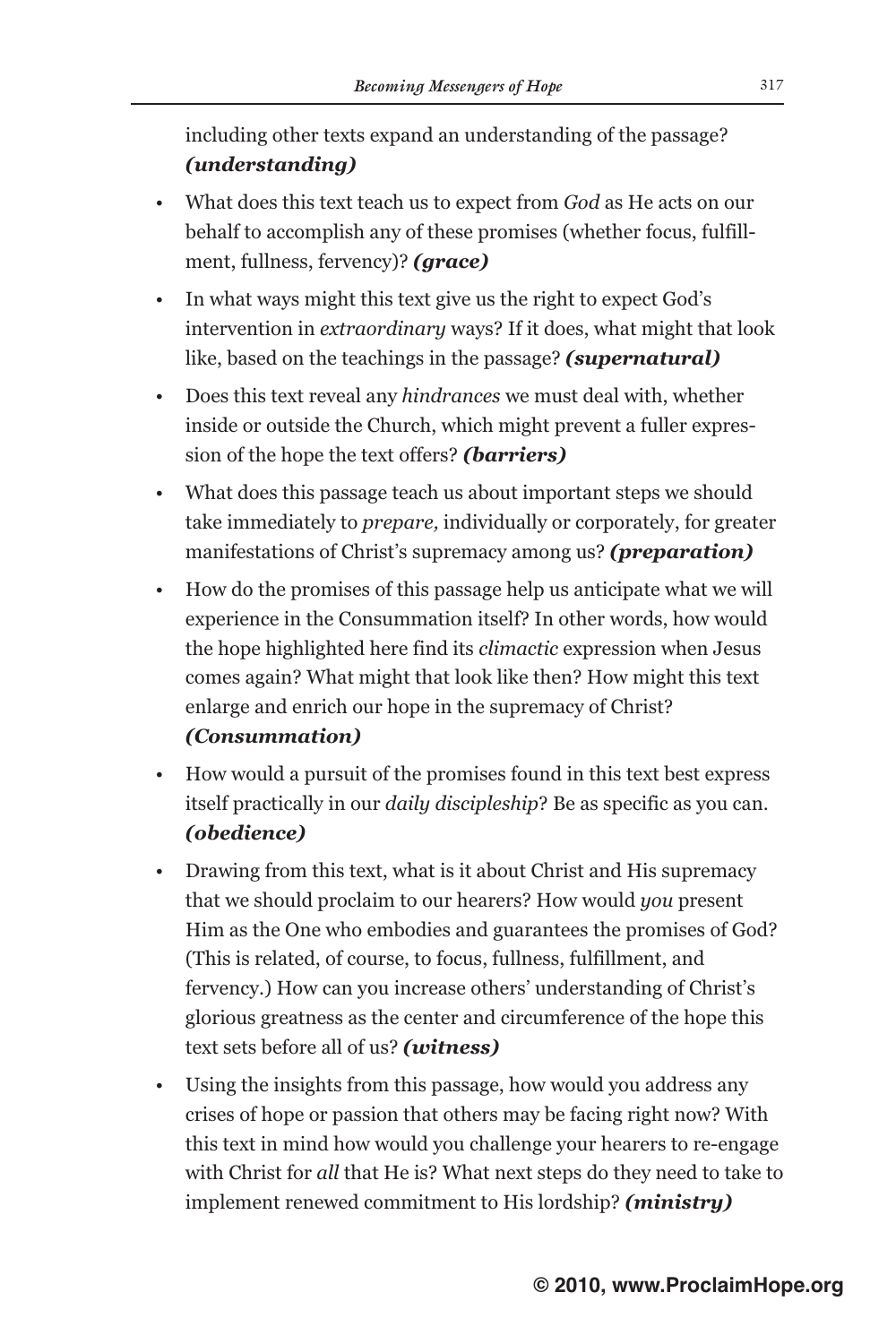• If the fulfillment of the promises of this text were given fuller expression right now by the power of the Holy Spirit, how might that help make Christ seem more *supreme* for others? How might this contribute to curing the crisis of supremacy where you live? Bottom line: What kind of "reforming" of your current perspectives on God's Son should this passage inspire? Where will you begin? *(campaign)*

Opening up God's Word to believers in order to impact their vision of Christ and restore their hope in Christ is just one part of our mission as Messengers of Hope — the most critical part, to be sure. But there's more to the strategy if Messengers of Hope are to successfully accomplish their mission. I've boiled the rest down to four easy steps.

# **A Four-Part Strategy for Every Messenger of Hope**

*(Matthew 11:1-15, 25-30)*

An amateur painter once tried to develop his own version of Leonardo daVinci's "The Last Supper". After giving it his best shot, he showed his efforts to a few friends. He was broken-hearted when one remarked: "My, what exquisite detail you have incorporated on the cups the disciples are holding!" Realizing he had failed to make Jesus the central focus of the painting as he intended from the outset, he destroyed the canvas and started all over again.

Messengers of Hope are like painters. Our mission is to pass along lifechanging portraits of Jesus that make Him the major issue for other Christians. But how do we effectively deliver this message for maximum impact on God's people? What are the key ingredients to ensure that every Message of Hope reaches its goal? Is there a tested-and-proven strategy that, combined with God's Word, effectively awakens believers to reform their pursuit of Christ's glory?

I've discussed this question at length in a previous book titled *Messengers of Hope: Becoming Agents of Revival for the 21st Century*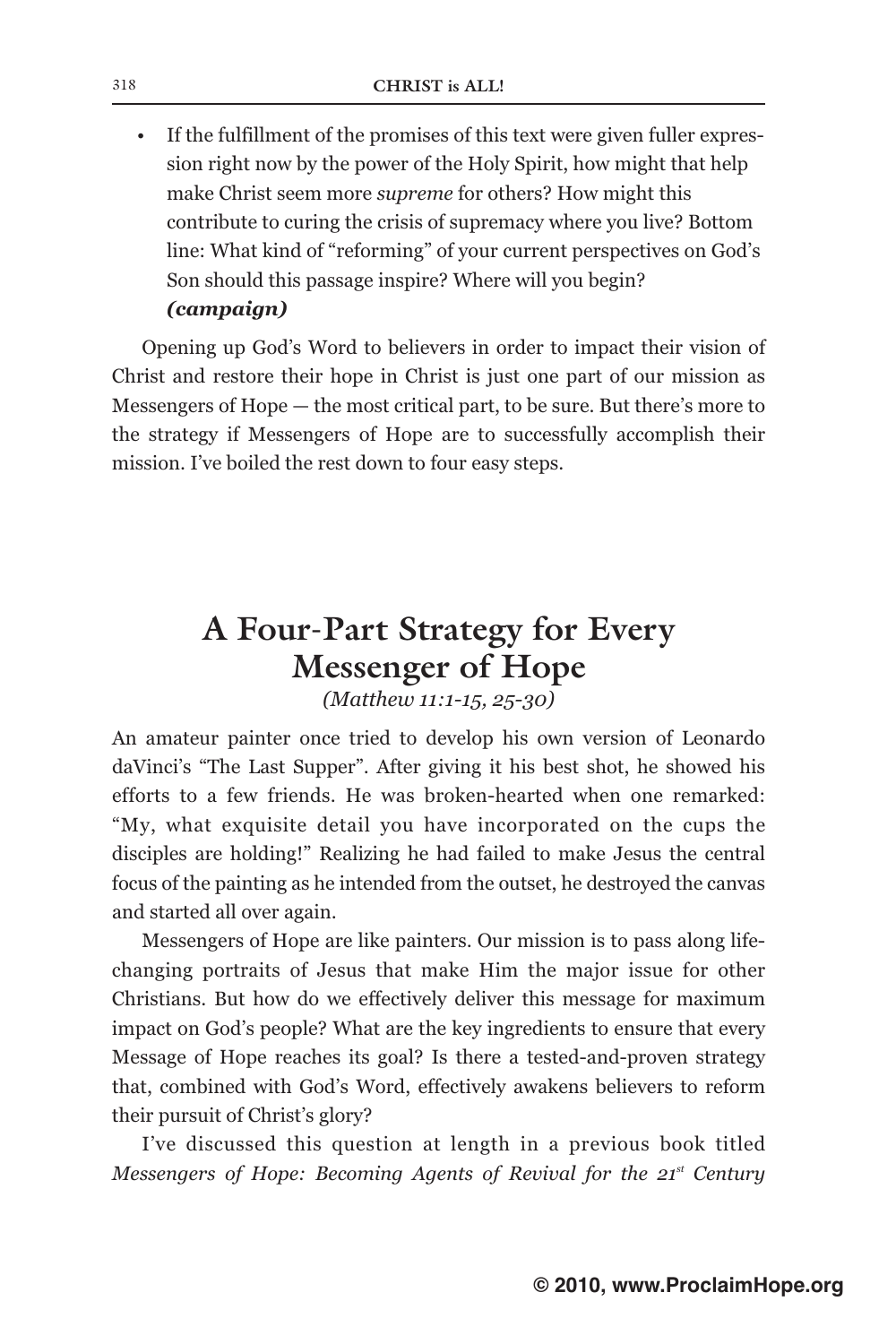(available for free in digital format at my website). At this point let me distill from a number of those chapters a four-fold formula that comes out of nearly 30 years of being a Messenger of Hope myself. I base it on the acronym **H.O.P.E.** which stands for:

- $H = Hop\ On!$  a ministry of "inspiration"
- $\mathbf{O} = \text{Open } \text{Up}! \text{a}$  ministry of "revelation"
- **P** = *Pray Back!* a ministry of "intercession"
- **E** = *Enter Into!* a ministry of "mobilization"

This four-part strategy provides a dynamic *delivery system* for any Message of Hope. Let's survey each guideline briefly. (In my book *Messengers of Hope* I spent a whole chapter on each part.)

#### QUOTABLE QUOTE

**Good preachers will look out over the wasteland of secular culture and say: "Behold your God!"Who else will paint for them the landscape of God's grandeur?Who will remind them with tales of wonder that God has triumphed over every foe? Who will cry out above every crisis, "Your God reigns!"? If God is not supreme in our preaching, where in this world will people hear of the supremacy of God?**

(DR. JOHN PIPER)

#### **THINK WITH ME …**

#### *H* **Is for** *Hop On!* **— How do you grow a ministry of** *inspiration***?**

God cannot lead us on the basis of facts we do not have. That's obvious. Ignorance cripples hopefulness. We need to expose God's people to the ways He has been working (and still is) to execute His promises in power. How has He gone about manifesting greater displays of Christ's Kingdom over the generations? How is He currently doing so among the nations? Since God is always on the move toward completing Christ's global cause, we are obliged to help the saints "hop on" to His victorious "bandwagon". We need to inspire them with the stories. We want to motivate them to join up with Him — to "get with the program", so to speak.

Specifically you can expand a Christian's vision using any of the following:

• *Recount signs and activities* of renewal and awakening in the Church in different parts of the world today. Give accounts of how Christ is restoring and mobilizing Christians and churches across the globe. A variety of websites can help you. So will a number of books listed in *Appendix III*.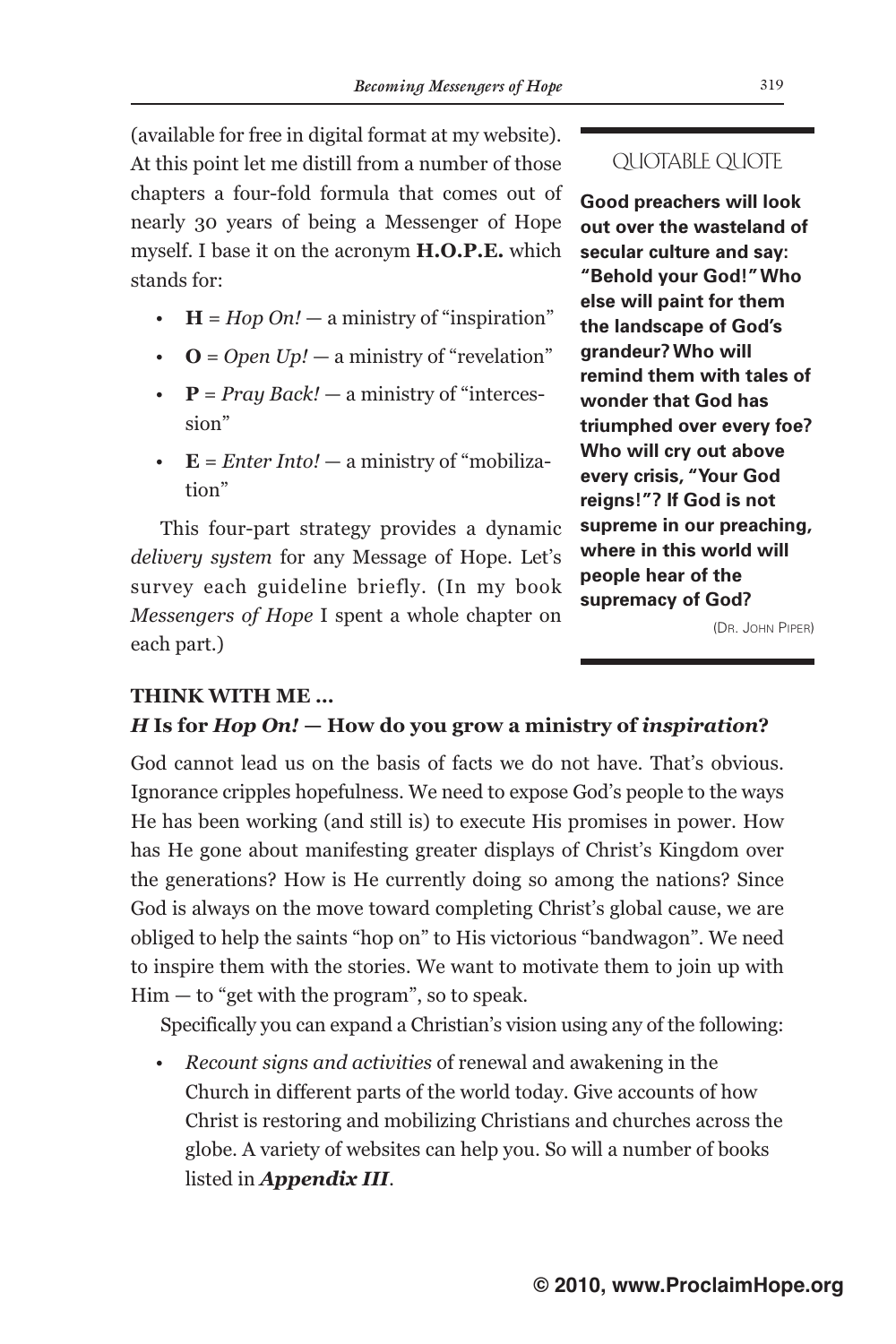- *Report on breakthroughs* going on right now in the missionary cause among nations and unreached peoples. Give accounts of how Christ is manifesting His Kingdom authority in evangelism, social reform, compassion ministries and church planting. Again, use the web and *Appendix III*.
- *Comb back through the annals of Church history.* Uncover some of the hundreds of stories of people and movements who hoped in God and were not disappointed. Since Jesus Christ is the same yesterday, today and forever (Heb. 13), pass along concrete examples of how His supremacy was manifested in the past — with individuals, churches, nations — in order to encourage believers to expect Him to be able, willing and ready to do the same again. (See *Appendix III*)
- *Share stories of what God is doing locally* highlighting up-to-theminute examples of "approximations of the Consummation" (see chapter 4) taking place right around you, maybe in another church or another part of your city.
- Of course, report on all the ways Christ is revealing His glory in various *spheres of concern within your own nation,* such as in government, business, education, media, and labor as well as in the challenges of our cities, or among the poor, or with immigrants. Certainly highlight every evidence that the Holy Spirit is turning back the crisis of supremacy inside our nation's churches.
- *Share your own story* to show how Christ has displayed His dominion and power in your own walk with God. Tell your own story of life lived under the supremacy of God's Son. Ask others in your congregation to do the same.

Whatever approach you take, the goal is to help God's people "hop on" to His forcefully advancing kingdom (Matt. 11). We must awaken them to activities of the Spirit, past and present, that show how the reign of Christ can break into the present. Don't let fellow Christians receive Scripture's teachings in a vacuum. Challenge them to expect manifestations of Christ's supremacy within their own settings not only in fulfillment of God's words but also in a manner similar to how He actually works in other places, with other people, at other times, within other parts of His Body. As the Bible says, our God is no respecter of persons. What He has done for others, He is able, willing and ready to do for us.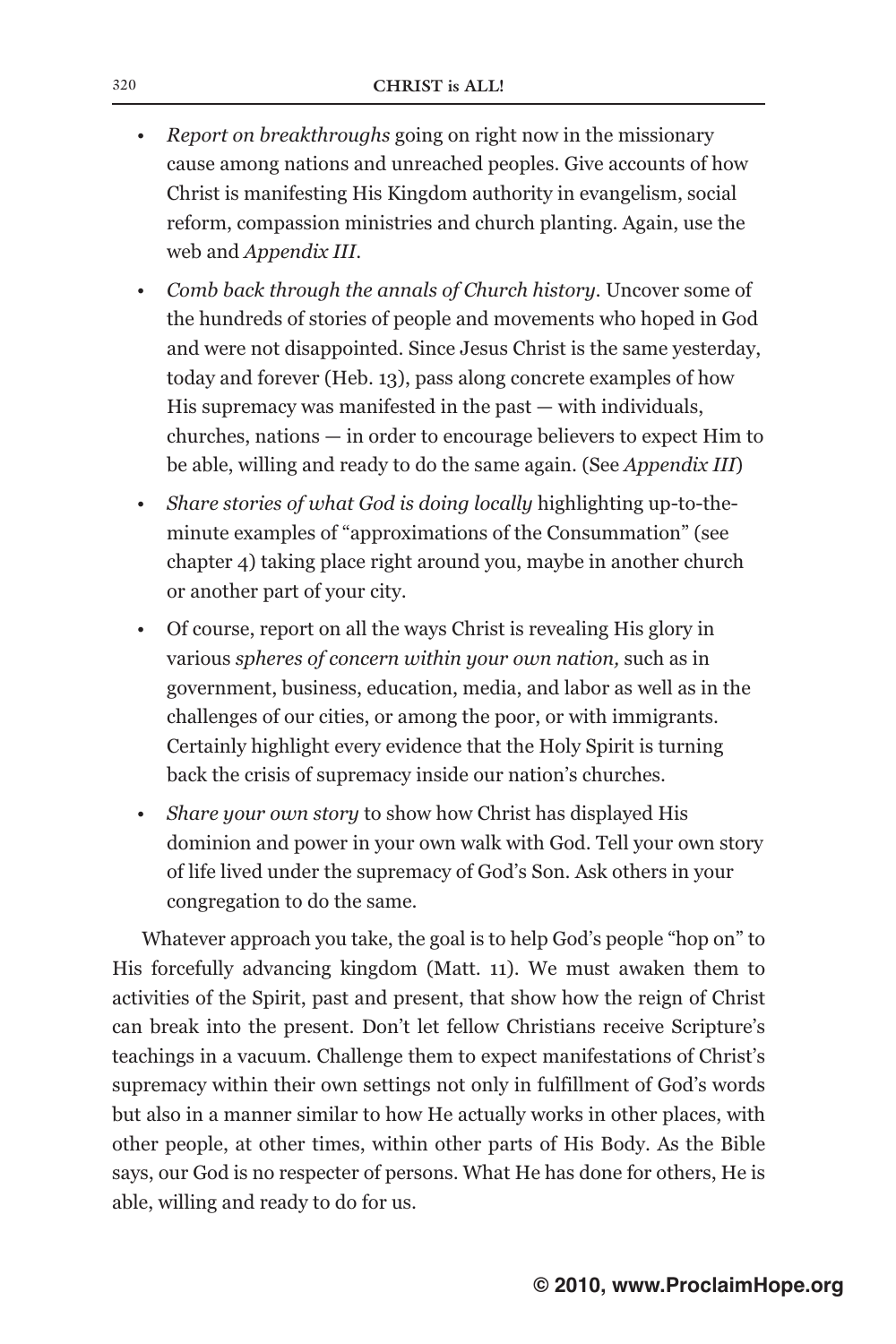Reports and stories, vividly and enthusiastically told, can accelerate the saints' hope in Christ and inspire them to "get up to speed" with where He's headed. Remember: Every hope-filled account you share gives the Holy Spirit something to work with in your hearers that He didn't have to work with before — to take them where they have never gone with Christ before. What a tremendous ministry this is for the Kingdom.

## **THINK WITH ME … O is for** *Open Up* **— How do you grow a ministry of** *revelation***?**

Once you have whetted people's appetites with stories of promises-in-action, then open up the Scriptures for them in wonderfully fresh ways. Show them how the Bible is the foundation for the hope your reports have offered them. On God's Word all of God's work is grounded. Therefore, by that Word all His previous Kingdom activities must be interpreted. Make use of the approaches explored earlier in this chapter — such as the seven themes (seven prepositions) or the four F's (Focus, Fulfillment, Fullness, Fervency).

However you approach it, confirm from Scripture how Christ is Sovereign over our hope.

#### QUOTABLE QUOTE

**From every text of Scripture there is a road to Christ. And my dear brother, your business is, when you get to a text, to say, now, what is the road to Christ? I have never found a text that did not have a road to Christ in it.**

(CHARLES SPURGEON)

Make the Bible indispensable as God's "book of hope" for them.

Look at *Appendix V*. It lists scores of passages that powerfully portray the preeminence of Jesus and the hope we are meant to have in Him as a result. Share from these Scriptures every chance you get. This will help fellow Christians internalize a vision for God's Son and a passion for His Kingdom.

# **THINK WITH ME …** *P* **is for** *Pray Back* **— How do you grow a ministry of** *intercession***?**

Now you're ready to help your hearers pray your message back to God. Once people have grasped how much the Father longs to manifest the greatness of His Son among them in new ways — once you've inspired them through compelling stories and expanded understandings of the Biblical promises the most appropriate step is to help them seek God about these matters. By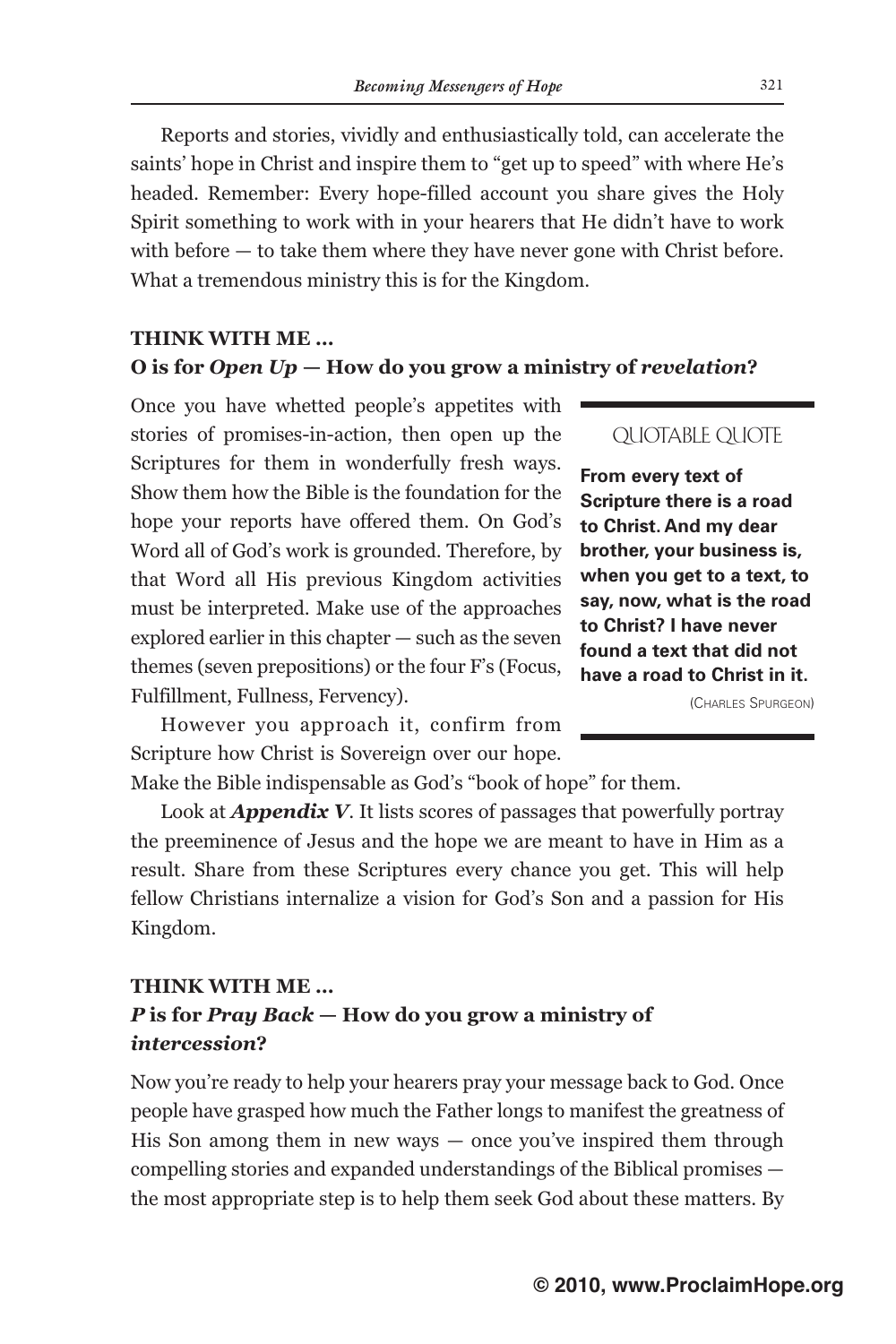prayer Christians can worship the glory of God "in the face of Jesus Christ" (2 Cor. 4). By prayer they can petition Him to perform what He's promised for the honor of His Son. All prayer is intended by God to secure further demonstrations of Christ's lordship in heaven and earth.

Your role as a leader of prayer is critical to overall effectiveness as a Messenger of Hope. The blessing of seeking is equal in importance to the impact of speaking, when it comes to a Campaign of Hope (Acts 6). Beyond the amazing answers that result from Kingdom-driven praying, such activity brings significant changes in at least four areas:

- *It changes the way you share your Message of Hope.* When you know your message will be followed by your hearers' praying over the promises you presented to them and about your vision for the supremacy of God's Son, you will be even more committed to giving your message in a comprehensive, compelling and crystal clear way.
- *It changes the way your hearers listen to you.* If they know ahead of time that they will be asked to pray about the Message of Hope you share just as soon as you've laid it before them, their attention will be galvanized like never before on the vision you are saying and the hope you are urging.
- *It changes the way they obey your message.* Praying God's promises in Jesus back to Him always moves Kingdom-filled truths out of people's heads, down into their hearts and ultimately out into their daily walk with Jesus. Prayer over supremacy issues takes discipleship beyond the academic and translates it into a passion for the hope Christ's Kingship gives us.
- *Above all, it changes their encounter with Christ in His supremacy.* God is unalterably committed to answering any prayers that allow Him to reveal His Son more fully to those who have sought Him in hope. Your Message of Hope will incite your people to pray probably in ways they have never dared to pray previously regarding Kingdom issues. God will take full advantage of this unique openness to His Son and will invade their lives to reveal more of His glory even as they pray. He also will do so later as their prayers are answered. Now they will see even more reasons to put their hope in the supremacy of Christ.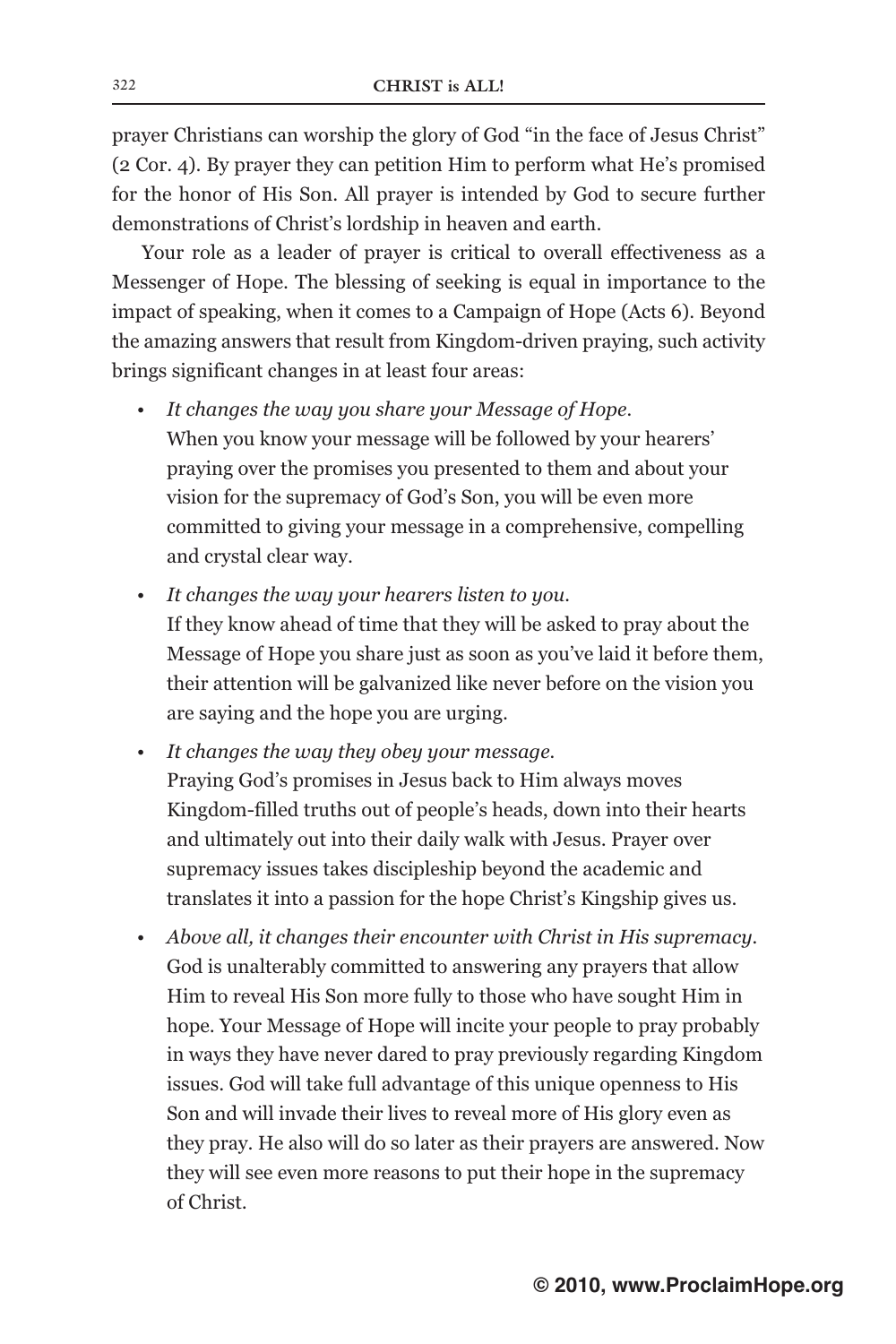But, you may ask, how does one shape hope-filled, Christ-exalting prayer derived from a Biblical text? We'll study this more in chapter 12. There we look at prayer as basic to "anticipatory discipleship". For now, remember: Strong praying begins by having your hearers retrace by prayer major truths in your Message of Hope. For example, you might have your group or congregation borrow phrases found in a text you've just explored with them, restating Scripture with their own words and praying (or praising) those insights back to the Father. Or you might have them shape their requests by using points from your teaching or sermon notes. You can have them pray over the main entries on the outline of your study. Whatever approach you take, encourage them to express to God — in prayers of rejoicing, repenting, requesting, recommitment — their growing hope in God based on His Kingdom promises in Jesus. *Appendix VII* gives you a tool that combines the proclaiming and the praying in a unique way.

Our ultimate goal should be to create a "culture of prayer" in our churches, where "pray[ing] without ceasing" (1 Thess. 5) becomes a way of life for our people. This can provide an "atmosphere of expectation" conducive to hearing and receiving every Message of Hope shared with them.

## **THINK WITH ME …** *E* **is for** *Enter Into* **— How do you grow a ministry of** *mobilization***?**

Prayer is not the final step, however. Once the hope has been proclaimed, illustrated and prayed back to God, our intention is to get our hearers involved in living out that hope.

The first priority is calling Christians to *prepare* for greater things to come, for the answers to their prayers. Just as the Bible exhorts us to get ready for the Second Coming of Christ, in the same way we should be poised for *preliminary out-workings* of that hope at any moment. Every Message of Hope should motivate disciples to pursue what I describe as "anticipatory discipleship". Here's a short definition: *Anticipatory discipleship defines the obedience to Christ that looks more to what is coming than to what has already been.* (This will be explored fully in chapter 12.)

We work to help our hearers interpret Biblical hope in a way that not only transforms their prayer lives but mobilizes every aspect of their *daily walk* with Christ around the fullest implications of His supremacy. They will learn to apply this hope to: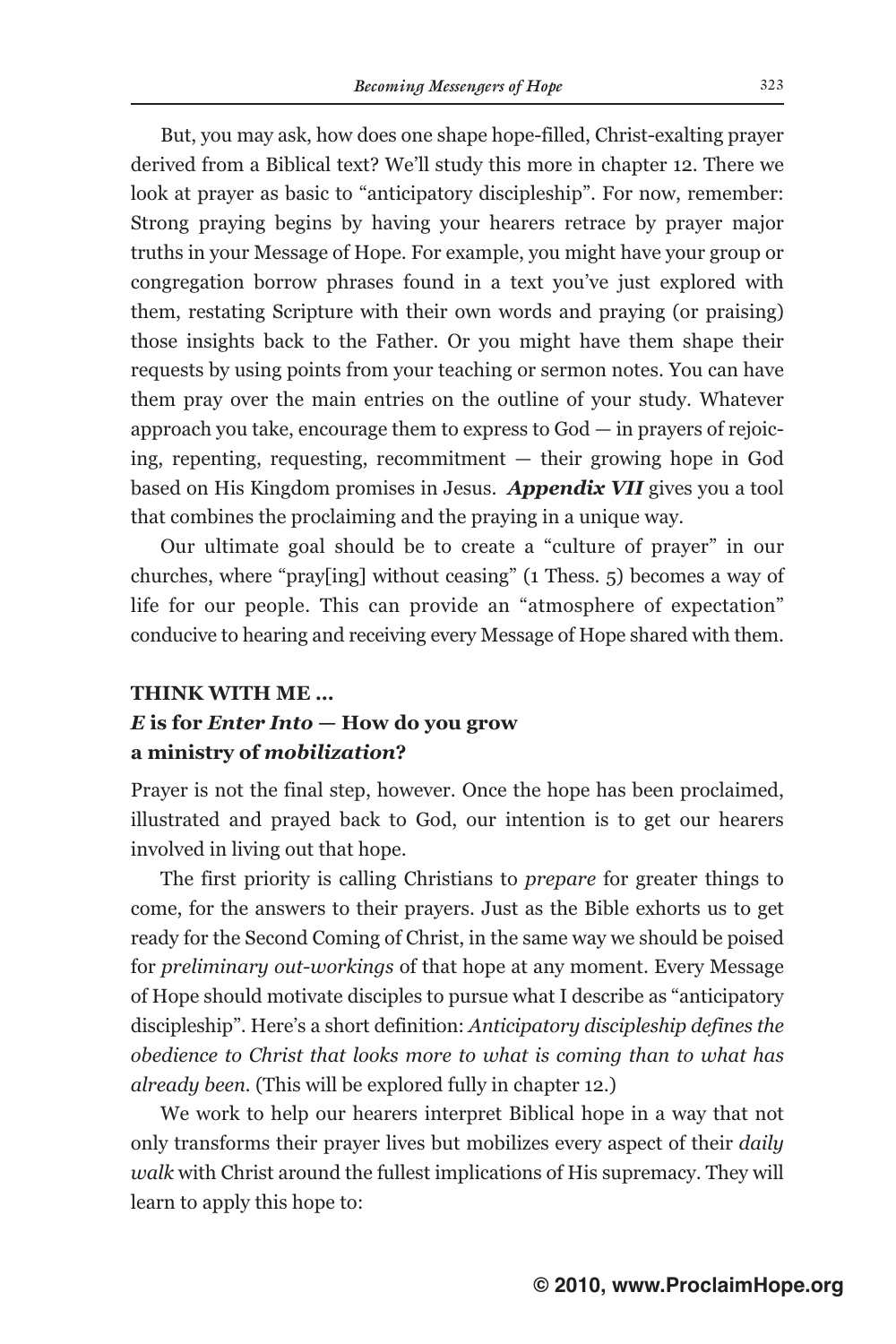- Family-life activities
- Local church involvement
- Engagements in social reforms
- Issues of racial and denominational reconciliation
- Economic lifestyle choices
- Career directions
- Daily use of time
- Investments in entertainment and recreation
- Personal devotional life with God

Hope-filled Christians look for increased expressions of Christ's lordship in all these arenas. They must *"act as if"* great promises from a great Savior are about to find greater demonstrations. They must *"act as if"* the Father is ready at any moment, for the sake of His Son, to do unsearchable things which we have not yet experienced (Jer. 33). They must *"act as if"* the time for fresh demonstrations of Jesus' majesty are at hand (Mk. 1) as they daily "enter into" the reign of Christ and "enter into" the hope and passion His reign encourages them to have.

#### QUOTABLE QUOTE

**We have preached ourselves, not Christ.We have preached too often so as to exalt ourselves instead of magnifying Christ, so as to draw men's eyes to ourselves instead of fixing them on Him and His Cross. Christ, in the sufferings of His first coming and the glory of His second, has not been the Alpha and Omega, the first and the last, of all our sermons.**

Eventually this fourth step will require us to help others become Messengers of Hope. Just as it is often true that "leaders don't create followers, they create more leaders", even so ultimately *Messengers of Hope don't create listeners, they create more messengers.* Reproducing messengers who join you in your wonderful mission is a key confirmation that you've effectively delivered your message and that they've begun to "enter into" it.

**H.O.P.E.** — These steps are not gimmicks. They really work! Decades of ministry have taught me that each ingredient is incredibly potent, *especially when packaged together to unleash a Message of Hope.* Each provides an effective approach for proclaiming Christ's Kingdom, as we do so from four directions: by a

(HORATIUS BONAR)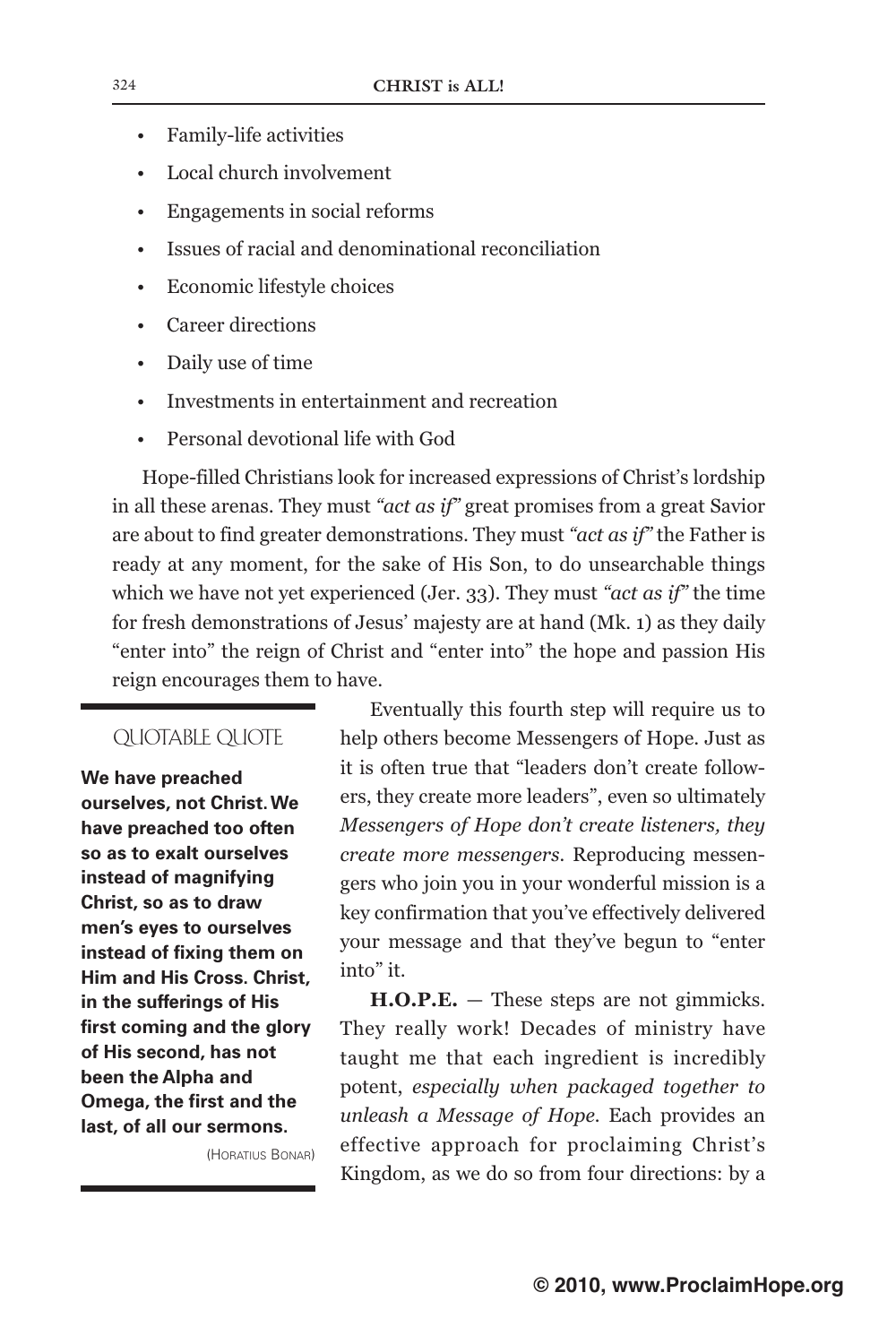*look back* (hop on); a *look in* (open up); a *look up* (pray back); a *look out* (enter in). In using these ingredients you will become not only a more productive Christ-proclaimer, but you will also foster among fellow believers a lasting cure for the crisis of Christology.

Through it all, however, remember one thing: You *are* proclaiming. You're not simply giving counsel or advice, or expressing opinions. Your message is about a hope directly from Heaven, backed by every promise and purpose God has ever revealed in Jesus. It is shaped by the One Lord before whom everything must ultimately bow. So persevere in your mission. In love announce Christ's glory along with the wonderful hope that goes with it. Do so sensitively. Do so consistently. Do so with confidence your message will not return void (Isa. 5). Do so with believers and unbelievers alike. But do so first of all *inside* the Church.

# **Measuring the Success of any Messenger of Hope**

*(Acts 20: 17-35)*

At this point you may be wondering: How can I know for sure I've truly been successful as a Messenger of Hope? Perhaps you're uncertain about the Bible study approach you've chosen. Or you feel a need for confidence that you've actually delivered your message and made a difference. Knowing a little about possible responses to your message might help.

#### **THINK WITH ME … What four responses to a Message of Hope might you expect?**

First, remember that even Jesus faced mixed reactions to His own Message of Hope. Only one of four responses (listed below) would be termed *"successful"*. We must be prepared for similar diverse reactions.

In a parable about four different soils Jesus illustrated four possible responses to His "word of the Kingdom", a phrase highlighting His Kingship and its prospects (Mt. 13). I find it interesting that the first three soils make it clear that a "crisis of supremacy" already prevailed among God's people: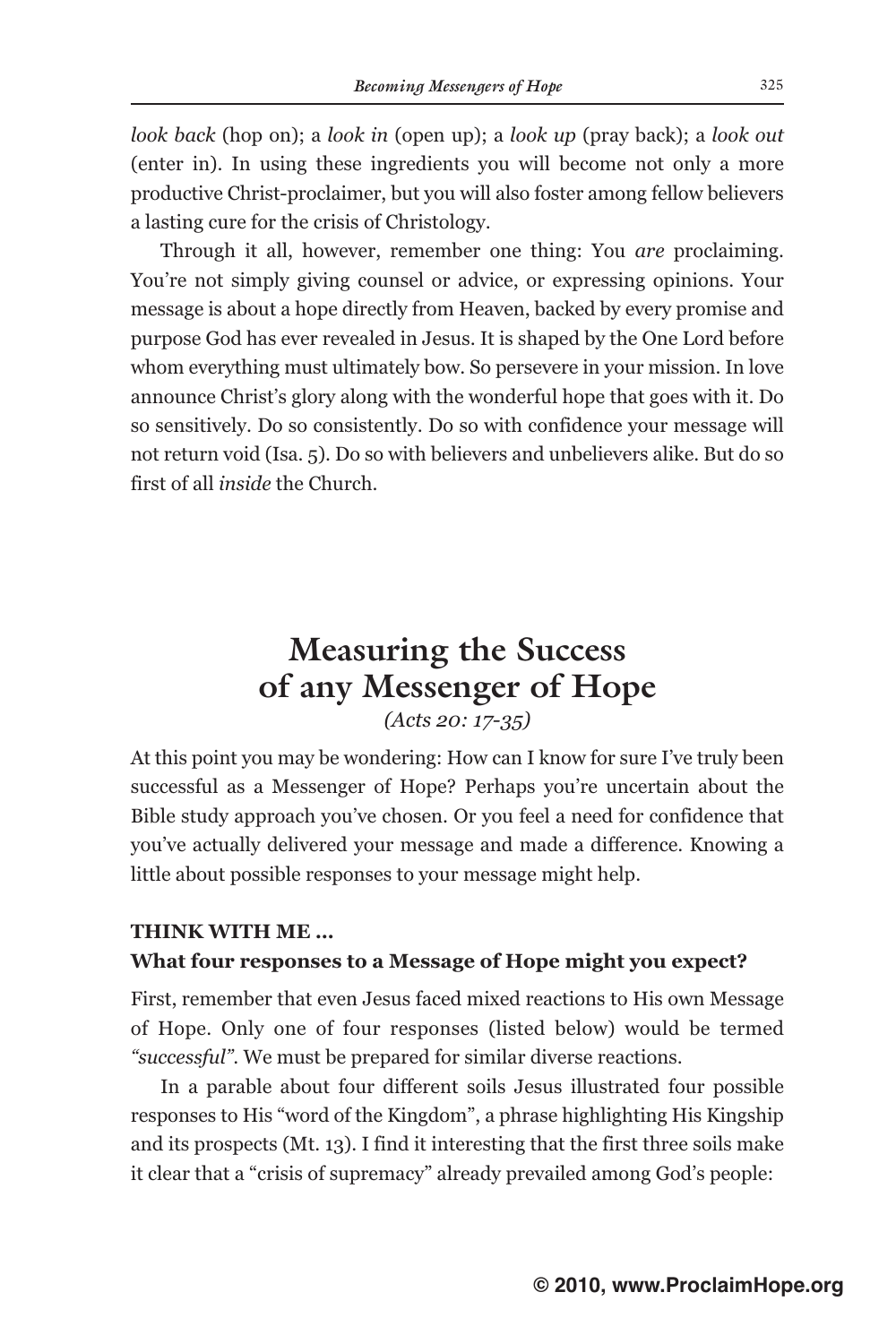#### QUOTABLE QUOTE

**Just try coming alive, try living from your heart for the Sacred Romance and watch how the world responds.They will hate you for it and will do everything in their power to get you to fall back into the comfort of the way things were.Your passion will disrupt them, because it sides with their own heart which they've tried so hard to put away. If they can't convince you to live from the safer places they have chosen, they will try intimidation. If that fails, they'll try to kill you — if not literally, then at the level of your soul.**

(DR. JOHN ELDREDGE)

- The *hard-hearted* people (trodden path) concluded there was really no hope from God to begin with. So they refused to respond at all. Satan, chief opponent to God's promises, quickly moved in to seal their doom as they received the message from Jesus.
- The *weak-hearted* people (rocky dirt) settled for superficial understandings of Christ's Kingdom-filled word. This created a response unable to withstand challenges that seemed to contradict the grand hope He offered.
- The *half-hearted* people (thorny ground) supplemented their feeble passion for Christ's glory with temporal strategies for self-fulfillment, such as the pursuit of earthly riches and fleshly pleasures. In the end, "false hopes" choked out the promised productiveness of Christ's reign in their lives.
- Only with the *whole-hearted* people (fertile soil) did Jesus experience genuine success. Convinced God really had something

more for them — something better and greater for them in the Kingdom of His Son — they gratefully received Christ's "Message of Hope" for themselves. They held on to it, not wavering in unbelief. They ended up bearing the fruits of hope-filled obedience. Truly, theirs was a lasting hope.

Serving as Messengers of Hope today, you will find it prudent to be ready for similar outcomes. When fellow believers hear you, some will appear hard-hearted. Others will turn weak-hearted. Still others will respond with half-hearted measures. This will disappoint you deeply. But, by God's grace, some *will* choose to be *whole-hearted!* They will grab hold of your Message of Hope with great expectations and determine to live in the light of its Kingdom promises. As it was for Jesus, so it will be for you: Whole-hearted disciples must remain our primary audience — ministry #1 in any Campaign of Hope. Be on the look out for them.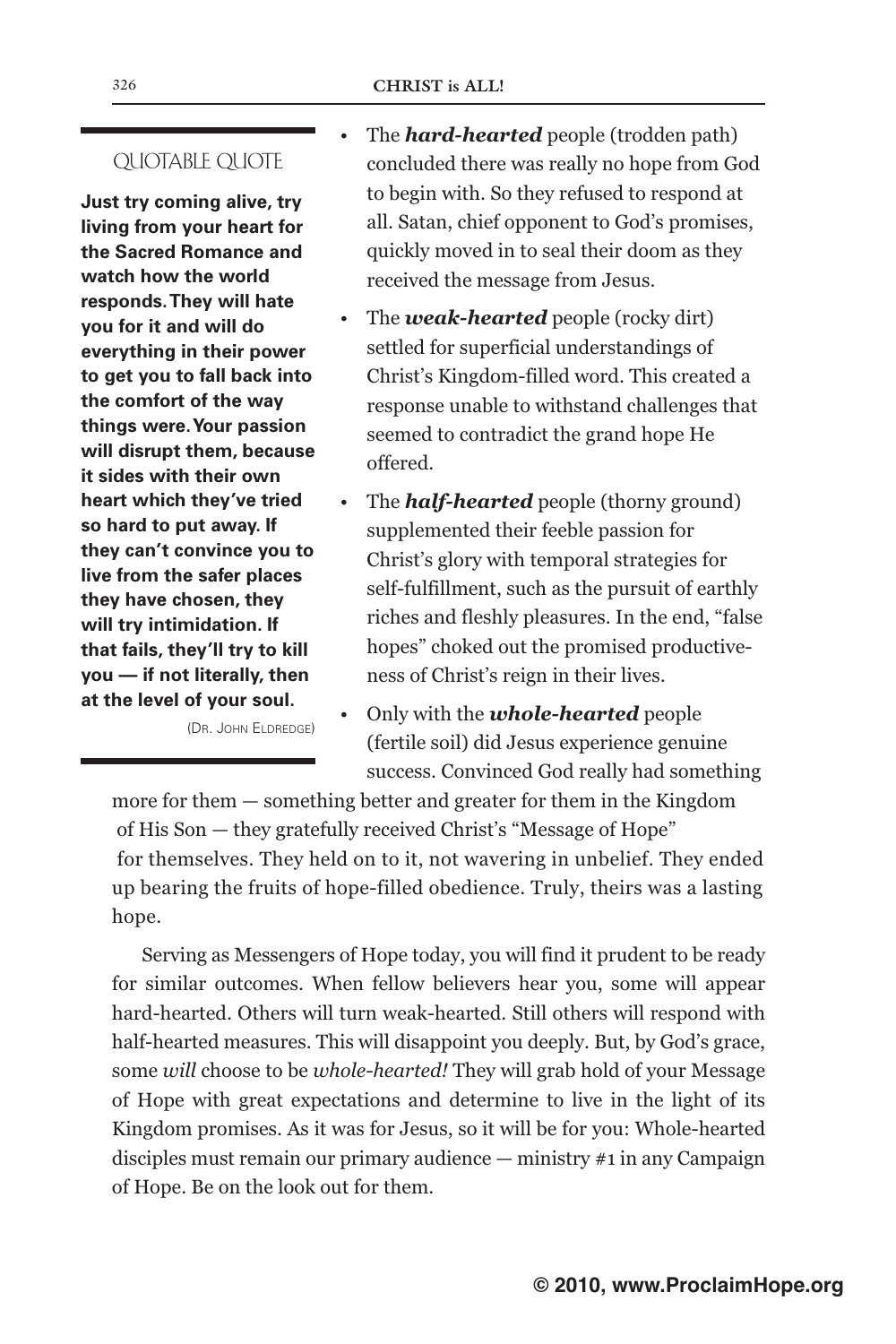Regarding the other three soils, however, let me encourage you: Before your message about Jesus' glorious greatness was shared with them, most were locked-up in "boxes" of shrunken vision, feeble faith and dead-end prospects. *Now,* at least, your message about the supremacy of Jesus has them wrestling with possibilities of a whole new kind of existence in Jesus. Now, you have them wondering if a truly fulfilling life, a life lived in the wide-open spaces of Jesus' forcefully advancing Kingdom, might possibly happen for *them*.

As is often said, once it is *moving,* a bike (the disciple) can be steered where it needs to go (the vision of Christ). Through your Message of Hope the Spirit has a new way to guide your hearers into sensitive encounters with the glory of God's Son. Who wouldn't want to help launch new dreams in the hearts of fellow believers, formed around Kingdom promises for the praise of the King, even if your efforts must take some "flack" at the outset due to others' struggles with unhealthy fascinations or unresolved fears?

On the day of Pentecost when good soil turned up among thousands (including not a few priests, we're told), then all of Jesus' sowing finally paid off. It cost Him His life, of course. It will be costly for every Messenger of Hope, one way or another. But we can be sure that a Word from God not only sustains the universe and raises the dead but can transform resistant hearts into "Prisoners of Hope" (as the next chapter will show).

#### **THINK WITH ME …**

## **What is the single most important measure of any messenger's** *success***?**

In John Bunyan's epic allegory *The Pilgrim's Progress* we meet a little fellow dubbed "Hopeful". Part way through his journey, our hero Christian loses his first traveling companion Faithful to martyrdom (a rather soulwrenching moment). However, he soon finds himself joined by Hopeful who for the remainder of Christian's adventures provides a constant commentary of encouragements. By his witness to him Hopeful helps Christian defeat Giant Despair, survive a dungeon, discover the Key of Promise, fight off corrupting creatures like Ignorance, Little-Faith and Flatterer. It is Hopeful who keeps the ultimate vision of The End alive for Christian. It is Hopeful who points him to the Shining One and his Celestial City. It is Hopeful who proclaims such a hope-filled message for Christian that the pilgrim is able to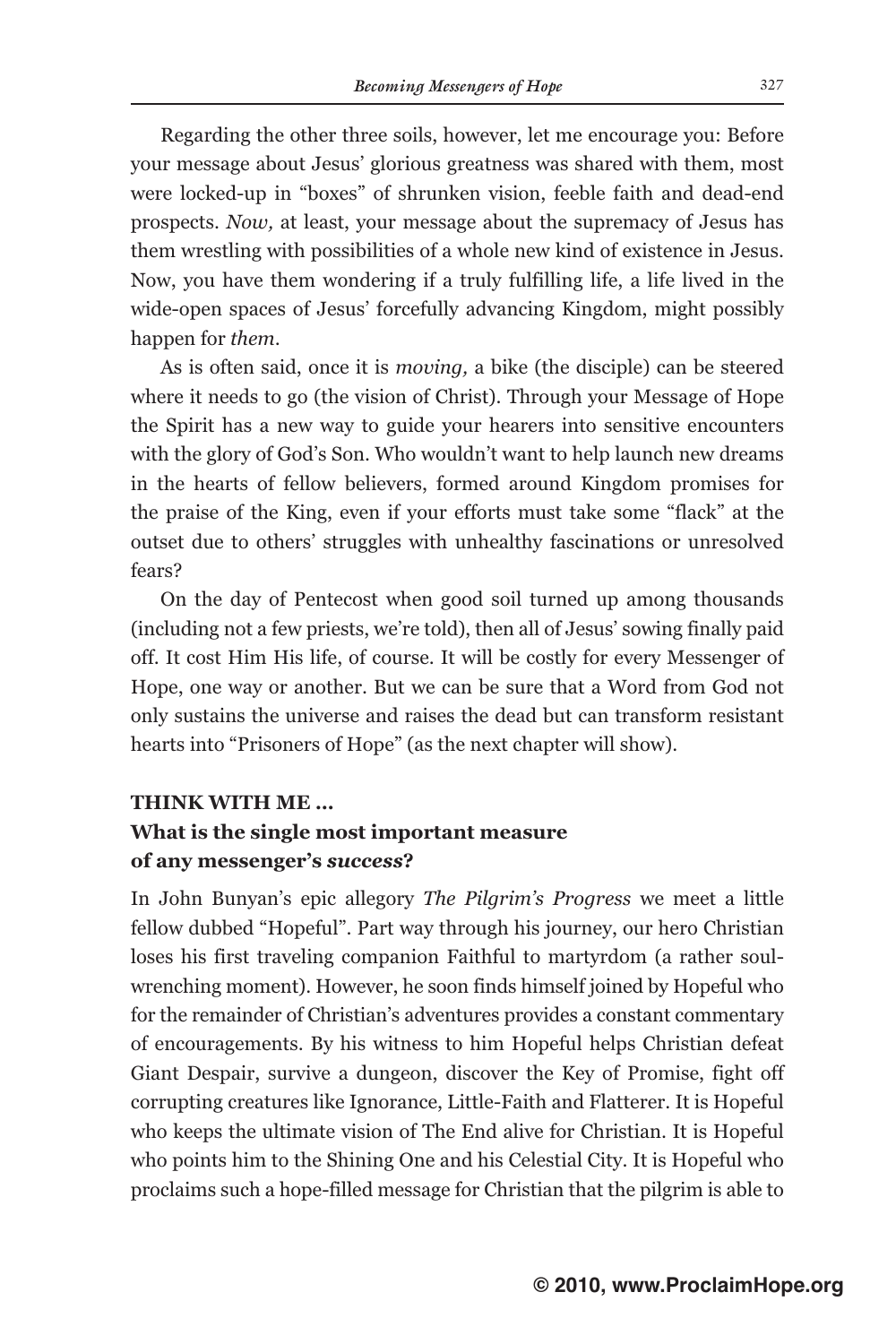progress (as Bunyan puts it) "from this world to that which is to come". Hopeful's mission is a thorough success.

All of us need at least one friend like Hopeful in our lives! More importantly, all of us need to become a Hopeful for someone else. Our churches need to be flooded with a *host* of Hopefuls! But how can we be certain we've successfully accomplished, like Christian's companion, our calling to be "Hopefuls" (Messengers of Hope) for other believers? Is it simply enough to ask: "Was my message relevant to someone?" Or: "Was my message practical and useful for someone?" Or even: "Was my message encouraging to someone?"

Bunyan's little Hopeful had far more in mind than these goals as he ministered to pilgrim Christian. Similarly, our primary evaluation must ask:

> *Did my hearers encounter a larger vision of Christ and His supremacy, and were they gripped by stronger reasons to put their hope more fully in Him, than they had before we came together?*

Whatever the text, the context or the pretext; whatever the audience's make-up, size or agenda; whatever a meeting's immediate topic, issue, cause or concern may be, I must be confident that:

> *To the best of my ability, I have helped my hearers leave my presence with a deeper understanding of the glory of Christ and a fuller hope shaped by the supremacy of Christ.*

Do you recall the last time you raised spiritual issues with some of God's people? Maybe it was during a luncheon Bible study at the office; or in a conversation with a friend between church services; or during deliberations at the last missions committee meeting. Maybe it was last night at family devotions; or while visiting a friend in the hospital; or when you recently consoled a grieving widow. Whatever the situation, did your effort focus primarily on *Christ?* Did it lead to greater hope in Him? Ask yourself:

1) The last time I shared God's Word from my heart with other believers, did I unfold for them a *larger vision* of Christ and His supremacy than what they had before we met?